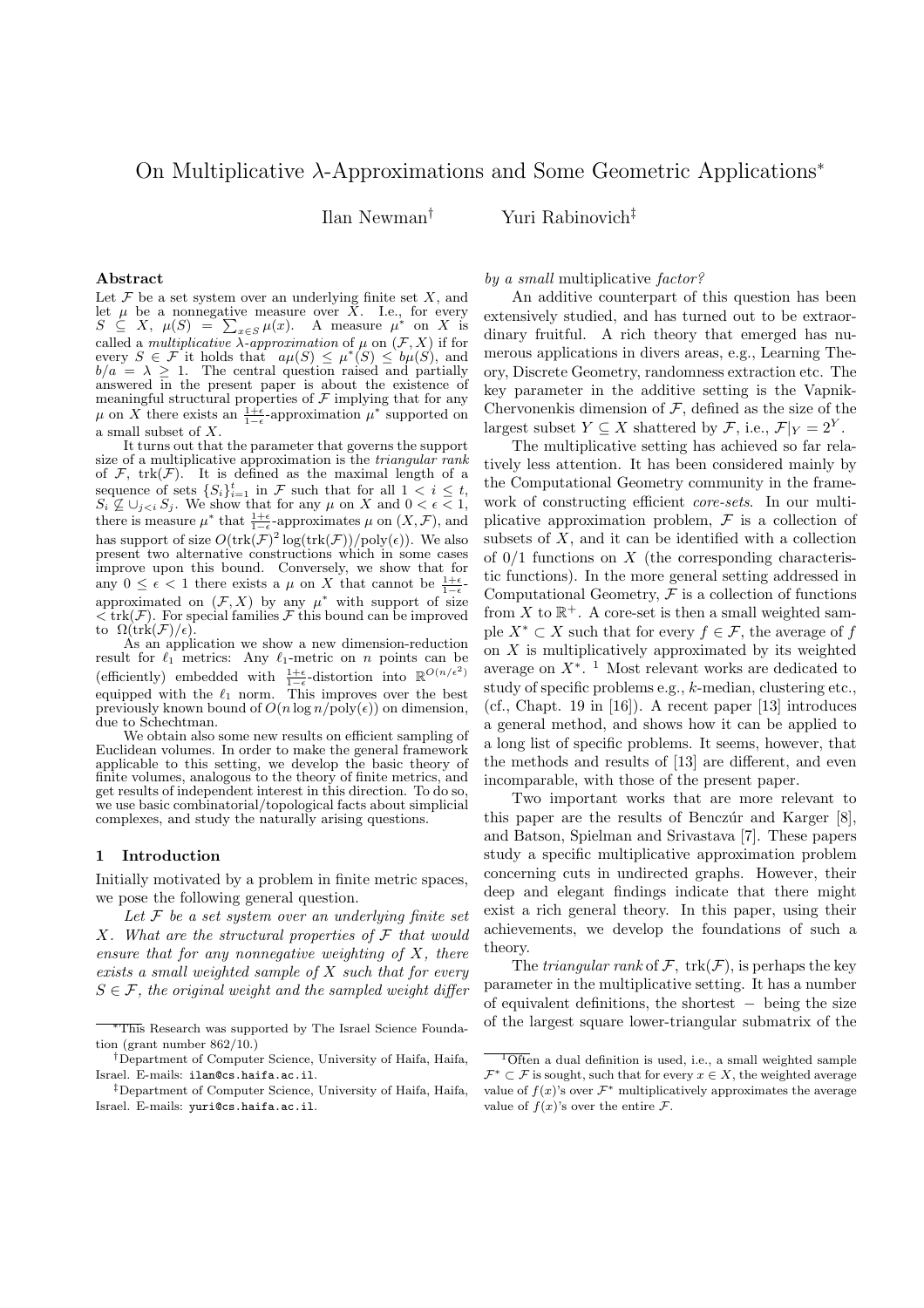incidence matrix of  $\mathcal F$  vs.  $X$  with 1's on the diagonal. Another important parameter is rank<sup>\*</sup> $(F)$ , the *soft rank* of  $\mathcal F$ , being the minimal possible rank (over  $\mathbb R$ ) of the incidence matrix under all possible sign choices for its entries. Clearly,  $trk(\mathcal{F}) \leq \text{rank}^*(\mathcal{F})$ .

To formulate our findings, we introduce some definitions. A measure  $\mu$  on  $(X, \mathcal{F})$  is a nonnegative weighing  $\{\mu(x)\}\$  of X, that is extended to members of F in the standard way, namely, for  $S \in \mathcal{F}$ ,  $\mu(S) = \sum_{x \in S} \mu(x)$ . A measure  $\mu^*$  on X is called a *multiplicative*  $\frac{1+\epsilon}{1-\epsilon}$ approximation of  $\mu$  on  $(\mathcal{F}, X)$  if for all  $S \in \mathcal{F}$  it holds that  $(1 - \epsilon)\mu(S) \leq \mu^*(S) \leq (1 + \epsilon)\mu(S)$ . We shall be mostly concerned with constructing good approximations of small support.

The main positive result involving  $trk(\mathcal{F})$  is that any measure  $\mu$  on  $(X, \mathcal{F})$  can be  $\frac{1+\epsilon}{1-\epsilon}$ -approximated by  $\mu^*$  with support of size  $O(\text{trk}(\mathcal{F})^2 \log(\text{trk}(\mathcal{F}))/\text{poly}(\epsilon)).$ A complementary negative result is that there exist measures on  $\mathcal F$  which are approximated arbitrarily badly by any  $\mu^*$  on X with support of size  $\langle \text{trk}(\mathcal{F}) \rangle$ . It is also easy to construct specific  $(\mathcal{F}, X)$ 's such that any  $\frac{1+\epsilon}{1-\epsilon}$ -approximation of the counting measure on X must have support of size  $\Omega(\text{trk}(\mathcal{F})/\epsilon)$ .

Since there is, however, a quadratic gap between the upper and the lower bounds on the size of the support of a  $\frac{1+\epsilon}{1-\epsilon}$ -approximation  $\mu^*$ , we present two additional constructions that in some cases yield better upper bounds. The first construction produces  $\mu^*$  with support of size  $O(\text{trk}(\mathcal{F}) \cdot \log |\mathcal{F}|/\epsilon^2)$ . In the second construction the support is of size  $O(\text{rank}^*(\mathcal{F})/\epsilon^2)$ .

All our constructions are randomized, but unlike in the additive setting, the sampling is not (and typically cannot be) uniform. The efficiency of the constructions crucially depends on the representation of  $\mathcal F$  (sometimes an implicit representation is of interest, e.g., in [8] where  $\mathcal F$  is the set of cuts of a given graph), and on the complexity of finding a set  $S \in \mathcal{F}$  of a minimum (or at least approximately minimum) weight  $\mu(S)$  for a given weight function  $\mu$ .

We present a number of applications of the general theory. The most interesting among them is a new dimension-reduction result for  $\ell_1$  metrics. We show that any  $\ell_1$ -metric on n points can be (efficiently) embedded with  $\frac{1+\epsilon}{1-\epsilon}$  distortion into  $\mathbb{R}^{O(n/\epsilon^2)}$  equipped with the  $\ell_1$  norm. This improves over the best previously known bound on dimension of  $O(n \log n / \text{poly}(\epsilon))$  due to Schechtman [30], and comes close to the almost linear recent lower bound of Andoni, Charikar and Neiman [2].

Another application has to do with Euclidean volumes. Assume that  $X$  is embedded in an Euclidean space, and the goal is to estimate the average of the volumes of the *d*-simplices spanned by the  $(d+1)$ -tuples of X. For  $d = 1$  the problem was addressed in [4], where it was shown that the average can be  $(1+\epsilon)$ -approximated by non-adaptively sampling a predefined (universal, efficiently constructible) set of  $O(n/\epsilon^2)$  pairs of vertices, and outputting the average of the observed distances. We show that a similar result holds for any  $d$ , the number of  $(d+1)$ -tuples sampled being  $O(n^d/\epsilon^2)$ . This is a gain of an  $\Omega(n)$  factor over the trivial  $O(n^{d+1})$ .

An examination of the range of applicability of our  $\epsilon$ -approximation techniques, and an effort to gain a better understanding of a deceivingly simple argument behind the above  $\ell_1$  dimension reduction result, both lead us to a consideration of abstract finite volume spaces, a high-dimensional analogue of the finite metric spaces.

Finite volumes make a sporadic appearance in CS, e.g., in the classical algorithm of Feige [12] for approximating the bandwidth, or in [22], where a strong dimension-reduction result for Euclidean volumes is established. They are well suited to represent quantitative d-ary relations that naturally appear both in the theory of CS and in applications. However, we are aware of no formal treatment of finite volumes analogous to that of finite metrics.

We define a d-volume space  $(X, \nu)$  as a volume function from (unordered)  $(d+1)$ -tuples of X to  $\mathbb{R}^+$  satisfying a high-dimensional analogue of the triangle inequality, namely, that for any d-cycle  $C$  (this term will be clarified later), and any  $(d+1)$ -tuple  $\sigma \in C$ , it holds that  $\nu(\sigma) \leq \sum_{\tau \in C, \tau \neq \sigma} \nu(\tau)$ . Using basic ideas of Matroid Theory and Combinatorial Topology, we introduce the notions of hypertrees, hypercuts, etc. This, in turn, allows us to define  $\ell_1$ - and negative-type volumes. In this framework we obtain a generalization of the above  $\ell_1$  dimension reduction result for metrics, with an application to geometrical sampling, and develop the tools needed to establish the application to Euclidean volumes mentioned above. We then proceed a little further than needed for the above applications, and establish upper and lower bounds on the approximation of general finite volumes by  $\ell_1$ -volumes.

Moving to higher dimensions is not without difficulties. Even on the level of basic definitions, one has to wisely choose among many possible extensions of the 1-dimensional case. The underlying combinatorics becomes significantly more involved, and even the most natural questions become computationally difficult. And yet, as we hope to demonstrate in this paper, it is possible to construct a meaningful, tractable, and potentially useful theory of finite volume spaces. Furthermore, in analogy to the interplay between the theory of finite metric spaces and graph theory, there is there is a close interplay between the theory of finite volumes and the combinatorics of simplicial com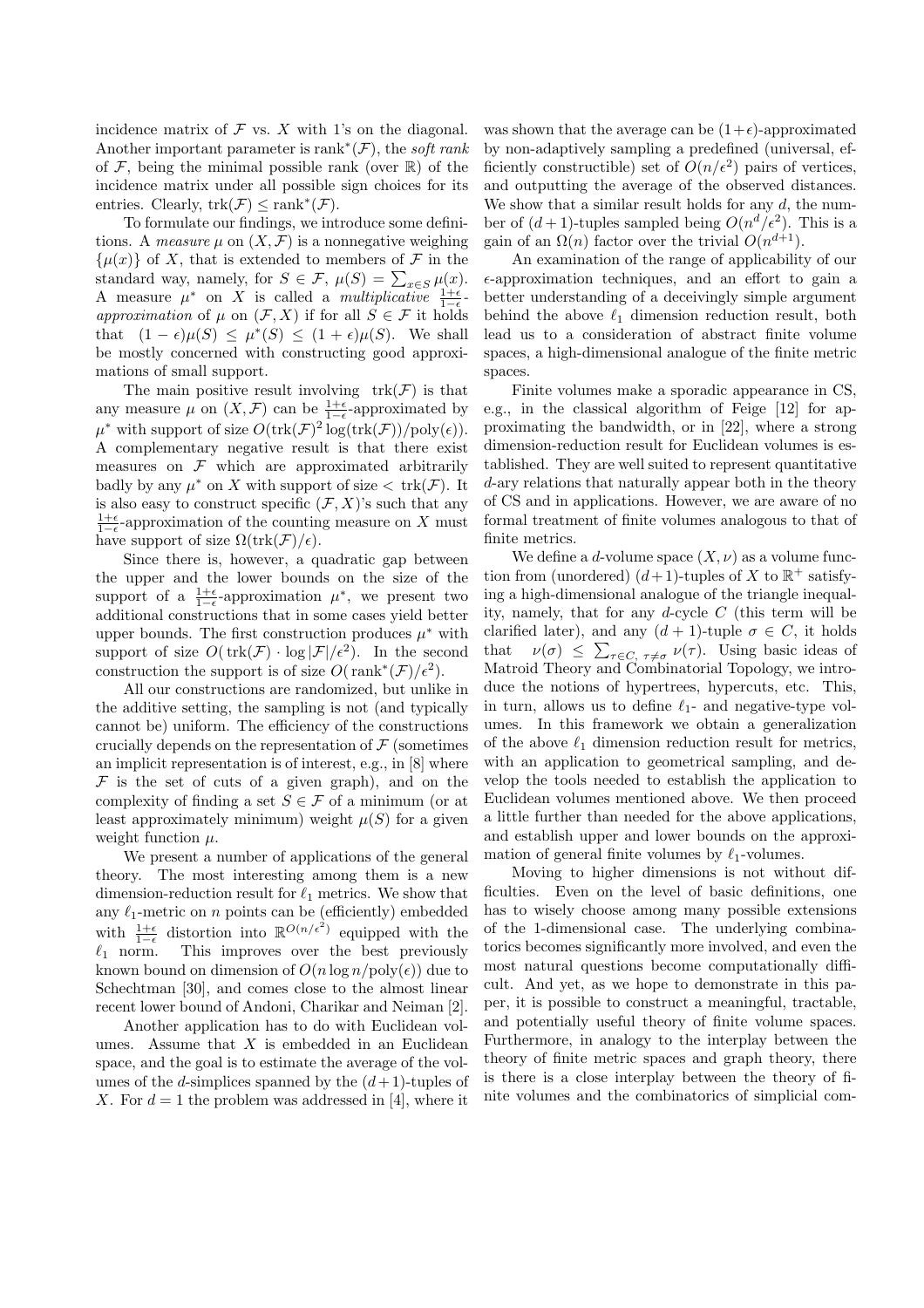plexes. We believe, and partially demonstrate in this paper, that the study of finite volumes could provide a unique perspective on combinatorics of simplicial complexes, a fascinating area that rapidly gains popularity (see, e.g.,[20, 27, 25, 26, 36, 29]), helping in the choice of "right" definitions, leading to interesting natural questions, and suggesting tools for approaching some of these questions.

Note: Some proofs are omitted from this extended abstract. They will appear in the full version.

# 2 Multiplicative approximation via triangular rank

The *triangular rank* trk $(F)$  of a set system F over X is defined as the maximal length of a sequence of sets  $\{S_i\}_{i=1}^t$  in  $\mathcal F$  such that for all  $1 < i \leq t$ ,  $S_i \not\subseteq \cup_{j < i} S_j$ . Equivalently, it is the size of the largest square lowertriangular submatrix (with 1's on the diagonal) in the the incidence matrix of  $(\mathcal{F}, X)$ . Although this will not be used in the present paper, let us mention that trk correlates well with the operation of union, but not with the intersection and the complement. In particular, it is easy to verify that  $trk(\mathcal{F} \cup \mathcal{H}) \leq trk(\mathcal{F}) + trk(\mathcal{H}),$  and also that  $trk(\mathcal{F}^{\cup}) = trk(\mathcal{F})$ , where  $\mathcal{F}^{\cup}$  is the closure of  $F$  under taking unions.

Given a nonnegative measure  $\mu$  over X, the goal is to construct a small-support measure  $\mu^*$  on X such that for every  $S \in \mathcal{F}$  it holds that  $(1 - \epsilon)\mu(S) \leq \mu^*(S) \leq$  $(1+\epsilon)\mu(S)$ . Such  $\mu$  will be called a multiplicative  $\frac{1+\epsilon}{1-\epsilon}$ . approximation of  $\mu$  with respect to  $(\mathcal{F}, X)$ .

In comparison,  $\mu^*$  *additively*  $\epsilon$ -approximates  $\mu$  if  $|\mu(S) - \mu^*(S)| \leq \epsilon \cdot \mu(X)$  for every  $S \in \mathcal{F}$ . The Vapnik-Chervonenkis dimension of  $\mathcal{F}$ , VCdim $(\mathcal{F})$ , is the size of the maximum subset  $Y \subseteq X$  shattered by F. Clearly,  $trk(\mathcal{F}) \geq \text{VCdim}(\mathcal{F})$ , and, moreover,  $trk(\mathcal{F})$ can be arbitrarily large even when  $VCdim(\mathcal{F}) = 1$ , e.g., consider  $\mathcal{F} = \{x\}_{x \in X}$ . The additive approximation is closely related to the VC-dimension:

THEOREM 2.1. (a special case of  $(19, 34)$ ): Let F be a set system on the underlying set X. Then, for any measure  $\mu$  on X and  $0 < \delta \leq 1$ , there exists an additive  $\delta$ -approximation  $\mu^*$  on  $(X, \mathcal{F})$  of size at most  $O(VCdim(\mathcal{F})/\delta^2)$ .

The main goal of this section, as well as one of the key contributions of this paper, is to show that the multiplicative approximation is closely related to the triangular rank.

We start with presenting a claim linking the triangular rank of  $\mathcal F$  to the distribution of values of  $\mu$  on  $(\mathcal{F}, X)$ .

CLAIM 2.1. Let  $\mathcal F$  be a set system on the underlying set X. Then, for any measure  $\mu$  on X, the values  $\{\mu(S) | S \in \mathcal{F}\}\$ can be bucketed into at most trk $(\mathcal{F})$ buckets, such that in any bucket the values differ by at most a multiplicative factor of 2.

Proof. Consider the longest chain of sets  $S_1, S_2, \ldots, S_t$  such that for all  $1 \leq i \leq t$ ,  $2\mu(S_i) < \mu(S_{i+1})$ . It follows that  $\mu(S_{i+1}) > \mu(\cup_{i \leq i} S_i)$ , and in particular  $S_{i+1} \not\subseteq \cup_{j < i} S_j$ , implying that  $t \leq \text{trk}(\mathcal{F})$ . Thus,  $\mathcal F$  can be covered by at most  $\text{trk}(\mathcal{F})$ antichains with respect to this partial order, while any antichain defines a bucket with the desired property.

COROLLARY 2.1. Let  $\mathcal F$  be a set system on the underlying set X. Then for every  $\lambda \geq 1$  there exists a measure  $\mu$  on X which cannot be  $\lambda$ -approximated by any  $\mu^*$  with support of size  $\langle \text{trk}(\mathcal{F}) \rangle$ .

*Proof.* Let  $\{S_i\}_{i=1}^{\text{trk}(\mathcal{F})}$  be a sequence of sets in  $\mathcal{F}$  as in the definition of the triangular rank, and let  $\{x_i\}_{i=1}^{\text{trk}(\mathcal{F})}$ a sequence of corresponding elements of  $X$  such that  $x_i \in S_i$ , but  $x_i \notin S_j$  for  $j < i$ . Define the measure  $\mu$  on X by assigning  $\mu(x_i) = (3\lambda)^i$  for every  $x_i$ , and assigning 0 to rest of X. Observe that  $\mu(S_i) \geq (3\lambda)^i$ while  $\mu(S_{i-1}) \leq (3\lambda)^i/2\lambda$ .

Assume by contradiction that  $\mu^*$  as above exists. By Claim 2.1, the sets  $S \in \mathcal{F}$  can be 2-bucketed according to their  $\mu^*$ -values in less than trk $(\mathcal{F}) - 1$ buckets. By the pigeonhole principle, there will be a bucket containing some two sets  $S_i$  and  $S_j$  as above. However, the ratio between their  $\mu$ -values exceed 2 $\lambda$ , contrary to our assumptions that their  $\mu^*$  values are within a factor of 2, and that  $\mu^*$   $\lambda$ -approximates  $\mu$ .

To get a lower bound on the support of  $\mu^*$  in terms of  $\lambda$  for a specific family, assume that |X| is large with respect to t, and  $\mathcal F$  consists of all subsets of X of size larger than  $|X| - t$ . It is easy to verify that that  $trk(\mathcal{F}) = t$ , and that in order to  $\frac{1}{1-\epsilon}$ -approximate the counting measure on  $X$  one need a sample of size  $\geq (t-1)/\epsilon.$ 

Next, we address the technically more demanding upper bounds, and present the two central results of this section. The first theorem is used to establish the second, but it is also of an independent value.

THEOREM 2.2. Let  $F$  be a set system on the underlying set X. Then, for any measure  $\mu$  on X and  $0 < \epsilon < 1$ , there exists a multiplicative  $\frac{1+\epsilon}{1-\epsilon}$ -approximation  $\mu^*$  on  $(X,\mathcal{F})$  of size at most  $O(\text{trk}(\mathcal{F})\cdot \log |\mathcal{F}|/\epsilon^2)$ .

THEOREM 2.3. Under the same assumptions as in Theorem 2.2, and for  $\epsilon$  bounded from above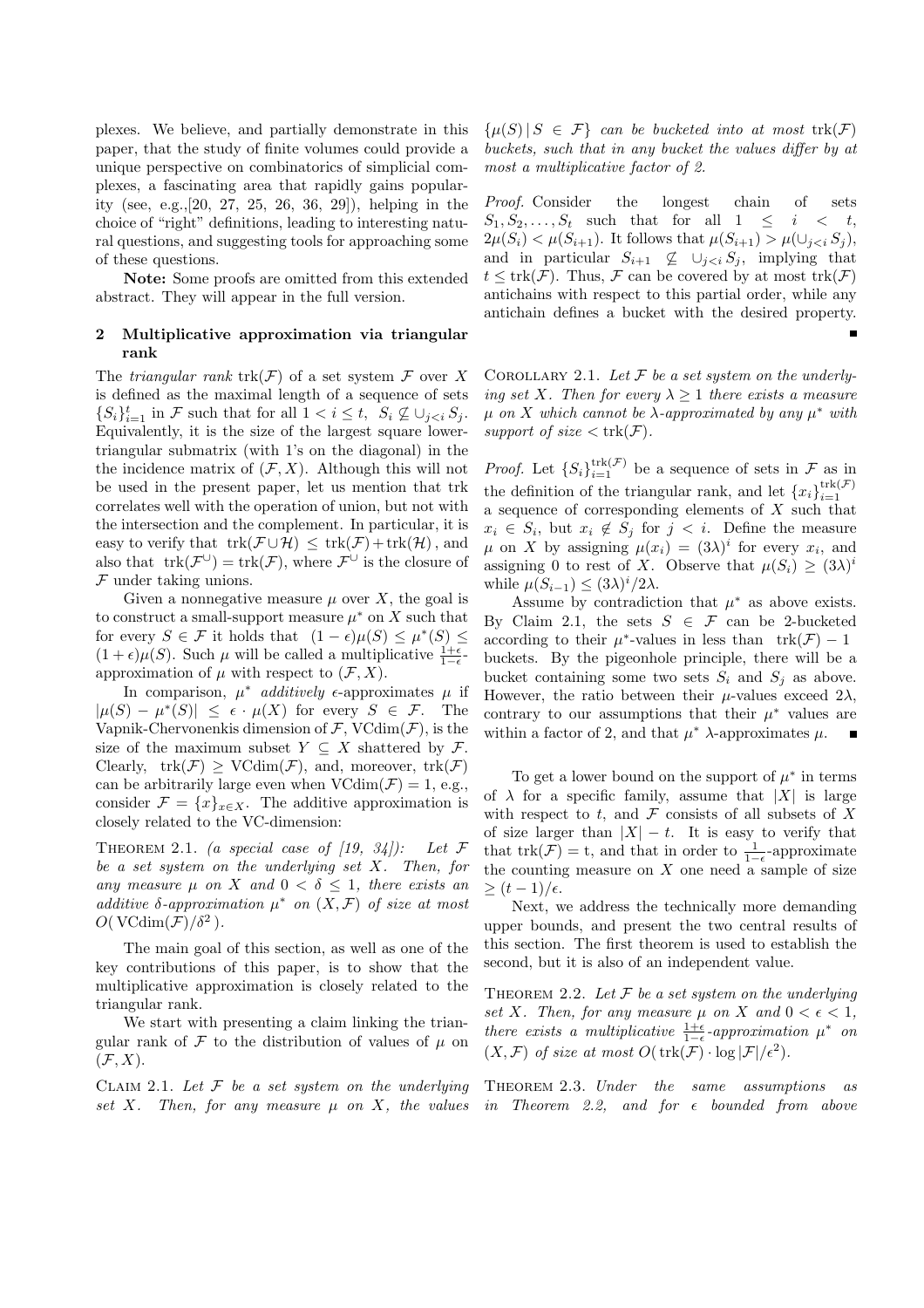by some  $c_0 < 1$ , there exists a multiplicative  $\frac{1+\epsilon}{1-\epsilon}$ -approximation  $\mu^*$  on  $(X,\mathcal{F})$  of size at most  $O(\text{trk}^2(\mathcal{F})\log \text{trk}(\mathcal{F})/\epsilon^2 + \frac{1}{\epsilon^2}\log \frac{1}{\epsilon}).$ 

2.1 Sketch of the Proof of Theorem 2.2 The method of proof generalizes the method of Karger and Benczúr from [8]. The existence of  $\mu^*$  will be established using a probabilistic argument. We start with some preliminary observations.

For the proof, it suffices to address the case when  $\mu$ is a counting measure, i.e.,  $\mu(S) = |S|$ , since any other measure can be reduced to it: we first reduce to the case where  $\mu$  is integral by scaling, and then take  $\mu(x)$  copies of each element  $x \in X$  and updating  $\mathcal F$  accordingly<sup>2</sup>. Note that the triangular rank is not affected by any of the two steps and hence the result can be stated in terms of the triangular rank of the old system. However, the representation size may drastically change, hence algorithmic issues arise, and will be addressed later.

As we are about to sample the elements of  $X$ , notice that some elements are more essential than the others, and thus the sampling is necessarily non-uniform. For example, if a set  $\{x\}$  belongs to  $\mathcal F$ , then the element x must necessarily be chosen. More generally, if  $S \in \mathcal{F}$ is small, the elements  $x \in S$  should be sampled with relatively hight probability. Thus, it makes sense to assign to each element  $i \in X$  a *fragility* parameter indicating how carefully should it be sampled. We assume that  $\bigcup_{S\in F} = X$  as we may remove elements that do not appear in any set.

DEFINITION 2.1. Define a partition of  $X$  with respect to  $F$  in the following manner:  $i = 0$ .

While  $X \neq \emptyset$ , repeat:

 $i = i + 1$ :

Let  $B_i$  be the (currently) smallest nonempty set in  ${\mathcal F};$ 

Let  $\mathcal{F} = \mathcal{F}|_{X-B_i} = \{S - B_i | S \in \mathcal{F}\},\$  and let  $X = X - B_i.$ 

Clearly,  $X$  is a disjoint union of  $B_i$ 's created in the above process. The strength  $s(x)$  of an element  $x \in B_k$  is defined as  $s(x) = \max_{i \leq k} |B_i|$ . The fragility of x is the inverse of its strength,  $\overline{f}(x) = \frac{1}{s(x)}$ .

The following lemma describes the basic properties of these notions.

LEMMA 2.1.  
1. For any set 
$$
S \in \mathcal{F}
$$
 it holds that  $|S| \ge \max_{x \in S} s(x)$ .

2.  $\sum_{x \in X} f(x) \leq N$ , where N is the number of blocks in the above partition.

3. 
$$
N \leq \text{trk}(\mathcal{F}).
$$

Proof. [of Lemma 2.1] For the first statement: Let i be the smallest number such that  $|B_i| = s(x)$ , and let k be smallest number such that  $S \subseteq \bigcup_{j=1}^{k} B_j$ . Then, by definition of the strength, it holds that  $i \leq k$ , and thus the set  $S - \bigcup_{j=1}^{i-1} B_j$  is not empty, and therefore was a candidate to be chosen at step  $i$  of the process. The fact that  $B_i$  was chosen instead means that  $|S - \bigcup_{j=1}^{i-1} B_j| \geq$  $|B_i|$ , and the statement on  $|S|$  follows.

For the second statement, observe that all elements in the block  $B_i$  have (the same) strength  $s_i \geq |B_i|$ . Thus,

$$
\sum_{x \in X} f(x) = \sum_{i=1}^{N} \sum_{x \in B_i} f(x) = \sum_{i=1}^{N} |B_i|/s_i \leq N.
$$

For the third statement, let  $S_i$  be the set used in the definition of the block  $B_i$ . Then, no  $S_i$  is contained in the union of its predecessors  $\cup_{j. Since there can$ be at most  $trk(\mathcal{F})$  such sets in  $\mathcal{F}$ , the statement follows.

We presently define the sampling procedure to be used in the proof of Theorem 2.2:

DEFINITION 2.2. Let  $\rho > 1$  be a parameter to be defined later. For each element  $x \in X$ , define  $p_x$  $\min\{\rho f(x), 1\}$ , and let  $Y_x$  be the random variable (indicating whether x is chosen) defined by  $Pr(Y_x = 1) = p_x$ , and  $Pr(Y_x = 0) = 1 - p_x$ . Setting  $\alpha_x = 1/p_x$ , we define a random measure  $\mu^*$  on X by  $\mu^*(S) = \sum_{x \in S} \alpha_x Y_x$ .

In the remaining part of the proof the goal is to show that this  $\mu^*$  almost surely has the required properties. The technical details will appear in the full version.

2.2 Proof of Theorem 2.3 We start with the same partition of X into N blocks  $B_i$  as in Definition 2.1. For each  $(B_i, \mathcal{F}|_{B_i})$ , we apply Theorem 2.1 with  $\delta = \epsilon/2N$ to produce a measure  $\mu_i$  on  $B_i$  so that for every  $S \in \mathcal{F}$ ,

$$
| |S \cap B_i | - \mu_i(S \cap B_i) | \leq \delta |B_i|.
$$

Since  $VCdim(\mathcal{F}|_{B_i}) \leq trk(\mathcal{F}|_{B_i}) \leq trk(\mathcal{F})$ , and  $N \leq \text{trk}(\mathcal{F})$ , the size of the support of  $\mu_i$  is at most  $O(\text{trk}(\mathcal{F})/\delta^2) = O(\text{trk}^3(\mathcal{F})/\epsilon^2).$ 

Define a measure  $\mu^*$  on X by  $\mu^*(S) = \sum_{i=0}^N \mu_i(S)$ B<sub>i</sub>). We claim that  $\mu^*$  is a multiplicative  $\frac{1+\epsilon/2}{1-\epsilon/2}$ approximation for the counting measure on  $(X, \mathcal{F})$ . Indeed, let  $S$  be a set in  $\mathcal{F}$ , and let  $t$  be the maximal

 $2\text{Note that, in particular, elements of weight zero are removed.}$ We may also remove elements that do not appear in any set - this does not affect the triangular rank, as well.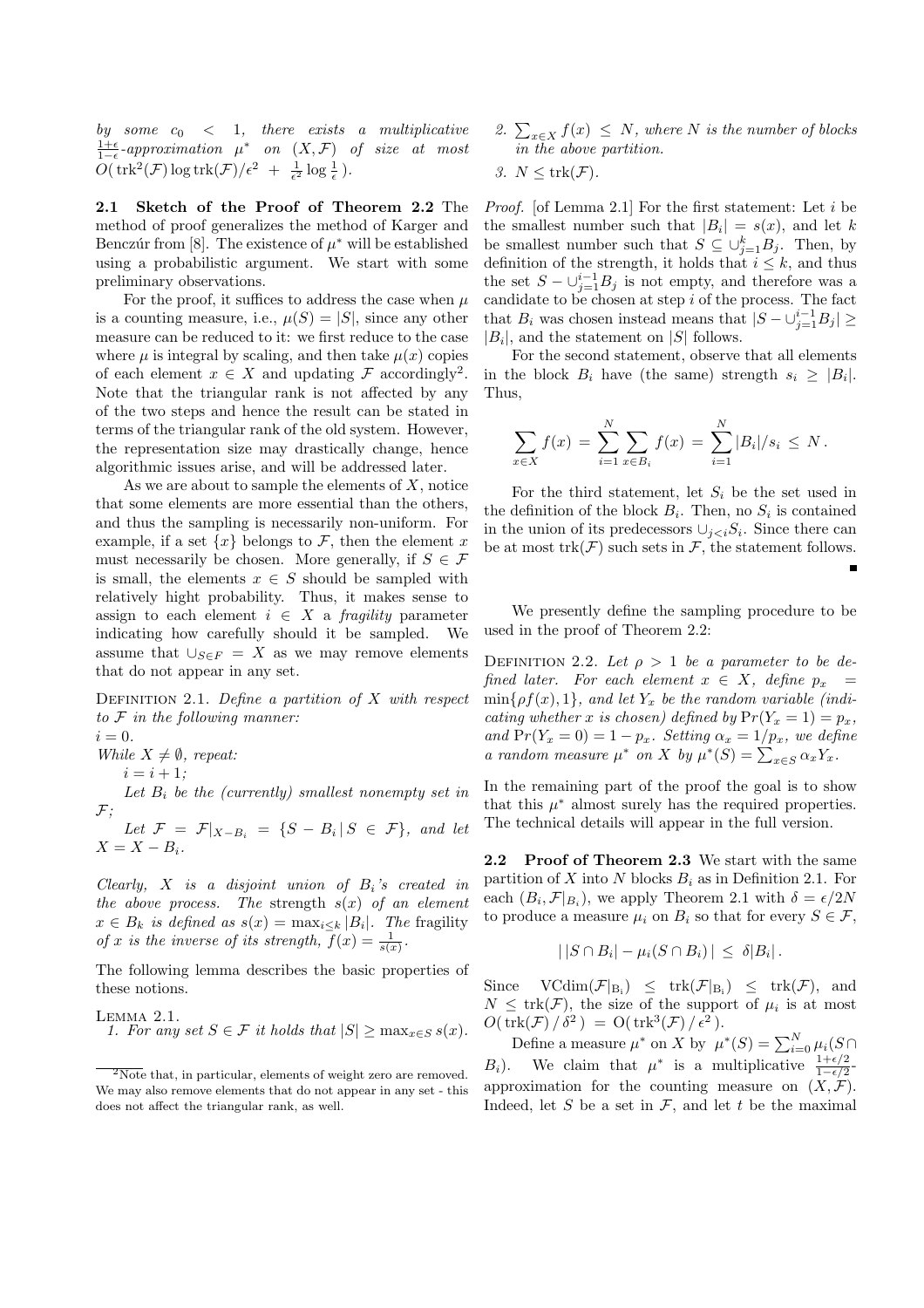$B_i$ 's,  $|B_i| \leq |S|$  for  $i \leq t$ . Therefore,

$$
|\mu^*(S) - |S|| \le \sum_{i=1}^t |\mu_i(S) - |S|| \le \sum_{i=1}^t \delta |B_i| \le \sum_{i=1}^t \delta |S| \le \epsilon/2 \cdot |S|,
$$

and the claim follows. The support  $X^*$  of  $\mu^*$  is the union of supports of  $\mu_i$ 's, and thus its size is at most  $O(\text{trk}^4(\mathcal{F})/\epsilon^2)$ . This already establishes a dependence solely in terms of  $trk(\mathcal{F})$  and  $\epsilon$ , but it can be further strengthened in the following manner.

Applying Theorem 2.2 to  $(X^*,\mathcal{F}^*)$  with precision  $\epsilon/2$ , we obtain an  $\frac{1+\epsilon/2}{1-\epsilon/2}$ -approximation  $\mu^{**}$  of  $\mu^*$ . Keeping in mind that  $\mu^*$  is an  $\frac{1+\epsilon/2}{1-\epsilon/2}$ -approximation for  $\mu$ , we conclude that  $\mu^{**}$  is an  $\frac{1+\epsilon}{1-\epsilon}$ -approximation of  $\mu$ , as  $(\frac{1+\epsilon/2}{1-\epsilon/2})^2 \leq \frac{1+\epsilon}{1-\epsilon}$ . The size of the support of  $\mu^{**}$  is  $O(\text{trk}(\mathcal{F}^*)\log|\mathcal{F}^*|/\epsilon^2)$ . Since  $V\text{Cdim}(\mathcal{F}^*) \leq$  $trk(\mathcal{F}^*)$   $\leq$   $trk(\mathcal{F})$ , the Sauer Lemma (see, e.g., [24], Lemma 5.9) implies that  $\mathcal{F}^*$  contains at most  $\sum_{i=0}^{\text{trk}(\mathcal{F}^*)} {|\mathcal{X}^*| \choose i}$  distinct sets, and thus  $|\mathcal{F}^*| \leq |X^*|^{\text{trk}(\mathcal{F})}$ . Combining the estimations for  $|\mathcal{F}^*|, |X^*|$ , and for the size of the support of  $\mu^{**}$ , we conclude that  $\mu^{**}$  is the desired approximation of  $\mu$ .

2.3 Algorithmic considerations Recall that for simplicity of presentation the original measure  $\mu$  was replaced by a counting measure by passing to infinitesimal units of weight, and duplicating each element according to its weight. This corresponds to sampling each element according to the Poisson distribution with parameter  $\mu(x)$ . A detailed discussion of this standard issue can be found e.g., in [8].

How efficient are the above procedures? The bottleneck is the partitioning process of Definition 2.1, the key issue is the ability to find a set  $S \in \mathcal{F}$  of a minimum (or even approximately minimum) weight according to the (changing) measure  $\mu$ . This poses no algorithmic difficulties, e.g., when  $|\mathcal{F}|$  is polynomial, as in the forthcoming applications, or when  $\mathcal F$  is the family of cuts in graphs as in [8].

# 3 Multiplicative approximation via soft rank

So far we were concerned solely with approximating measures on  $(\mathcal{F}, X)$ . In what follows it will be more convenient work in the extended setting, when  $\mathcal F$  is a family of functions from X to  $\mathbb{R}^+$  (rather then subsets of  $X$ ). The problem is, given a nonnegative linear form  $L(F) = \sum_{x \in X} w_x F(x)$ , to produce a sparse linear form

index such that  $S \cap B_t$  is not empty. By definition of  $L^*(F) = \sum_{x \in X} w_x^* F(x)$  that for every  $f \in \mathcal{F}$  it holds that  $(1 - \epsilon)\tilde{L}(f) \leq L^*(f) \leq (1 + \epsilon)L(f)$ . Clearly, when f's are restricted to take values in  $\{0, 1\}$ , one gets the original setting.

> As it was brought to our attention, the extended setting was extensively studied in the context of concrete geometrical applications, and we refer the reader to the recent [13], presenting a unifying approach and stronger results for a long list of these applications. The methods and the applications of the present paper differ significantly from those of [13], yet both work only in special cases, and the extended setting is still not well understood.

> It will be convenient to restate the problem using matrix terminology. Let M be an  $|\mathcal{F}| \times |X|$  (i.e.,  $m \times n$ ) real nonnegative incidence matrix of  $\mathcal F$  vs. X, i.e.,  $M(S, x) = 1$  is  $x \in S$  in the original setting, and  $M(f, x) = f(x)$  in the extended setting. The goal is produce a nonnegative vector  $w^* \in \mathbb{R}^n$  of small support, such that for every  $1 \leq i \leq m$ , it holds that  $(1 - \epsilon)(Mw)_i \leq (Mw^*)_i \leq (1 + \epsilon)(Mw)_i$ . We call such  $w^*$  a multiplicative  $\frac{1+\epsilon}{1-\epsilon}$ -approximation of w with respect to M.

> The key parameter of M discussed in this section is the minimum possible rank of the (Hadamard) square root of M.

> DEFINITION 3.1.  $For 0 \leq \delta < 1, define rank_{\delta}^{*}(M)$  as the minimum rank over all matrices  $X$  such that for all  $i, j$ , it holds that  $(1-\delta)M(i,j) \leq X(i,j)^2 \leq (1+\delta)M(i,j)$ . In particular, let rank<sup>\*</sup>(M) =  $\text{rank}^*_{0}(M)$ .

> THEOREM 3.1. Let  $M$  and  $w$  be as before. Then, for any 0 <  $\epsilon$  < 1, there exists  $w^* \in \mathbb{R}^n$  that  $\frac{1+\epsilon}{1-\epsilon}$ approximates w with respect to M, and has support of size  $O(\text{rank}^*(M)/\epsilon^2)$ . Moreover, the support of  $w^*$  is contained in that of w.

> This can be easily extended to  $\frac{1+\epsilon+\delta}{1-\epsilon-\delta}$ -approximation of w with support of size  $O(\text{rank}_{\delta}^*(M)/\epsilon^2)$ .

> Observe that  $\text{rank}_{\delta}^{*}(M) \geq \text{trk}(M)$  for any  $\delta$ . However, the soft rank may be (and typically is) very far from the "right" triangular rank. A standard tensor product argument implies a lower bound on rank<sup>∗</sup> (M) in terms of rank(M): it holds that rank<sup>\*</sup>(M) ≥  $\sqrt{\text{rank}(M)}$ . (This bound is sometimes tight, as shown by an application in Section 4.) Moreover, it is easy to see that  $rank^*(M) \geq rank_{\mathbb{F}_2}(M)$ . In the case of  $M = J - I$ , where J is the all-1 matrix, this means that rank<sup>\*</sup>(M)  $\geq n-1$ , while trk(M) = 2.

> The powerful technical tool we are going to employ, (implicitly) appears in its strongest form in an important paper of Batson, Spielman and Srivastava [7]:

> THEOREM 3.2. [7] Let  $B_{r \times n}$  be a real valued matrix,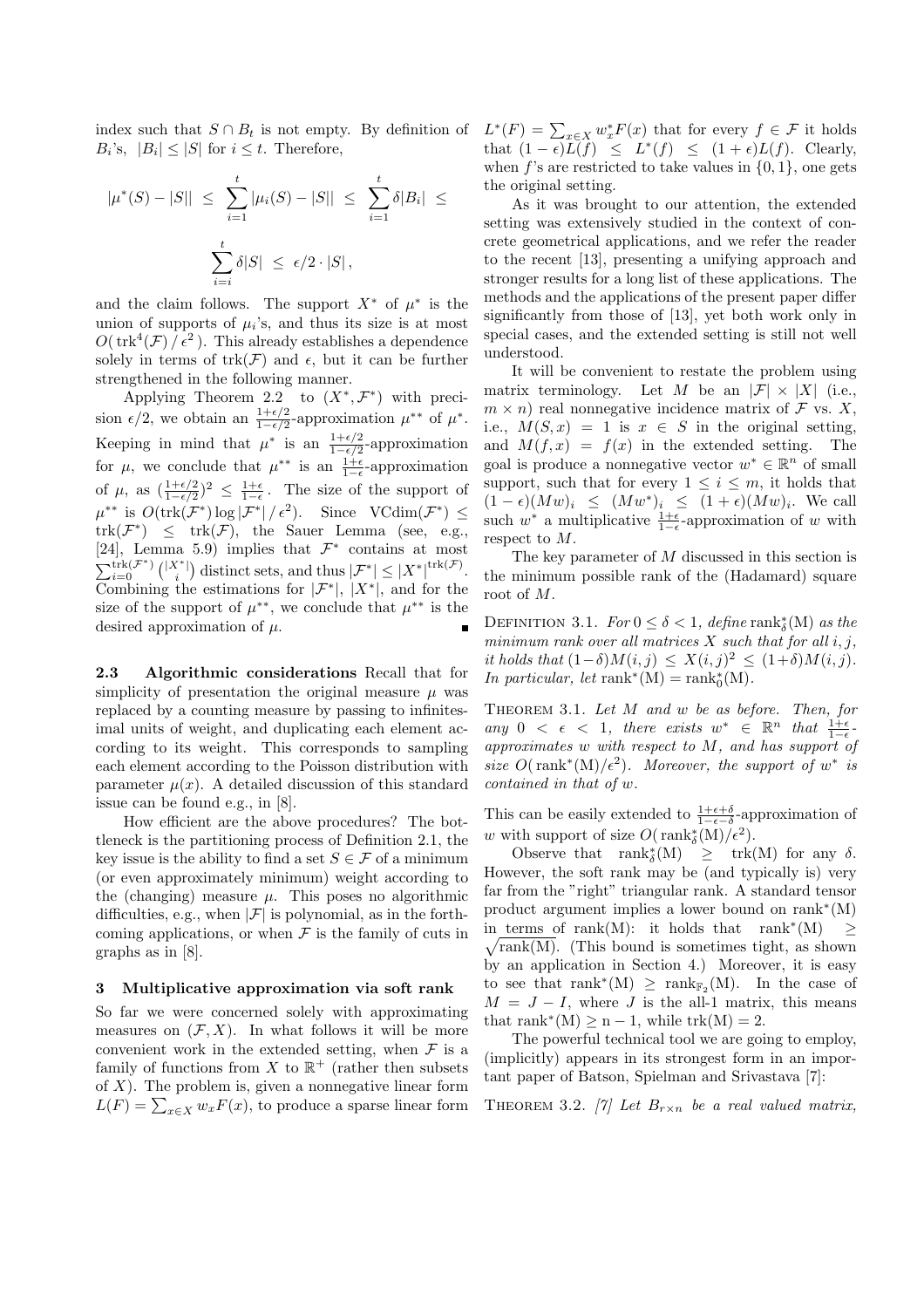and let  $Q_{r \times r}$  be  $Q = BB^T$ . Then, for every  $0 < \epsilon < 1$ there exists (and can be efficiently constructed) a nonnegative diagonal matrix  $A_{n\times n}$  with at most  $O(r/\epsilon^2)$ positive entries, and with following property. Let  $Q^* =$  $BAB^T$ . Then, for every  $x \in \mathbb{R}^n$  it holds that:

$$
(1 - \epsilon) \cdot x^T Q x \leq x^T Q^* x \leq (1 + \epsilon) \cdot x^T Q x.
$$

Actually, [7] is solely interested in the Laplacian matrices of positively weighted graphs, and the above theorem is stated there only for such Q's. However, a close examination of the proof reveals that with a minor change (related to the rank of  $Q$ ) it works also for general positive semidefinite symmetric  $Q$ 's.

*Proof.* (of Theorem 3.1): Let  $r = \text{rank}^*(M)$ . Then, there exist real matrices  $Y_{m \times r}$  and  $B_{r \times n}$  such that  $(YB)(i, j) = \pm M(i, j)^{\frac{1}{2}}$  for all *ij*,. For any non-negative  $v = (v_1, \ldots, v_n) \in \mathbb{R}^n$ , define  $B(v)$  as the matrix obtained from  $B$  by multiplying each column  $j$  of  $B$ by  $\sqrt{v_i}$ . Let  $y_i$  denote the *i*'th row of Y, a  $1 \times r$  real vector. Then, for any v and each  $1 \leq i \leq m$ , it holds that

(3.1) 
$$
y_i B(v) B(v)^T y_i^T = \sum_{j=1}^n \left( M(i,j)^{\frac{1}{2}} \right)^2 v_j =
$$

$$
\sum_{j=1}^n M(i,j) v_j = (Mv)_i.
$$

Applying Theorem 3.2 to the matrix  $B(w)B(w)^T$ , we conclude that there exists a nonnegative diagonal  $n \times n$  matrix A support of size  $O(\text{rank}^*(M)/\epsilon^2)$  such that for all  $1 \leq i \leq m$ ,

$$
(1 - \epsilon) \cdot y_i B(v) B(w)^T y_i^T \leq y_i B(w) AB(w)^T y_i^T \leq
$$
  

$$
(1 + \epsilon) \cdot y_i B(w) B(v)^T y_i^T.
$$

However,  $B(w)AB(w)^T = B(w^*)B(w^*)^T$  where  $w^* \in$  $\mathbb{R}^n$  is defined by  $w_j^* = w_j \cdot A(j,j)$  for  $1 \leq j \leq n$ . Applying once more the Equation  $(3.1)$ , for  $v = w^*$ , we conclude that  $w^*$  is the required approximation of  $w$ with respect to M.

# 4 Dimension reduction for  $\ell_1$ -metrics

Since  $\ell_1$ -norm and  $\ell_1$ -metrics naturally arise in various contexts in various algorithmic applications, there is a need for a better understanding of their structure. Unfortunately, most questions concerning  $\ell_1$ -metrics are considerably harder than their Euclidean counterparts, and the progress is slow. One such example, that is well understood for Euclidean metrics, but much less for  $\ell_1$ -metrics is about the dimension of their realization: Given an  $\ell_1$ -metric  $\mu$  on n points together with its geometrical  $\ell_1$ -norm realization, one seeks to find a lowdimension geometrical realization of  $\mu$ , possibly at the price of introducing a small multiplicative distortion.

The exact problem (no distortion) was resolved (for the worst case) in [3], the answer being  $\Theta(n^2)$ . The approximate problem is more intricate. The elegant papers [10, 18] establish polynomial lower bounds for a concrete family of hard metrics, and the recent significant improvement of [2] strengthens this to  $n^{1+O(1/\log 1/\epsilon)}$ . The best upper bound so far, due to Schechtman [30] (extended by Talagrand [34]) asserts that  $c_{\epsilon} n \log n$  dimensions always suffice for  $1 + \epsilon$  distortion.

Recall that an  $\ell_1$ -metric  $\mu$  allows two representations: one, geometrical, is an explicit embedding of the underlying space into an  $\ell_1$  space. The other, combinatorial, is as a sum of *cut metrics*, i.e.,  $\mu = \sum_{C \in \mathcal{C}} w_C \delta_C$ , where  $w_C \in \mathbb{R}^+$ , C ranges over the partitions of the underlying space, and  $\delta_C$  is the cut-metric (actually, semimetric) corresponding to C, i.e.,  $\delta_C(x, y) = 1$  when x, y are partitioned by  $C$ , and 0 otherwise. In what follows, will shall be interested in the latter representation.

It is natural to define a *cut dimension* of an  $\ell_1$ metric  $\mu$  as the minimal possible number of terms in the combinatorial representation of  $\mu$ . Since every cut metric can be realized in one dimension, the cut dimension is never greater than the geometric dimension. As we shall see later (see Claim 6.4), the cut dimension of an  $\ell_1$ -metric on n points is typically  $\binom{n}{2}$ , which is also an upper bound.

The following theorem, the main result of this section, improves upon [30] in two directions: the upper bound is smaller, and it bounds the cut dimension rather than the geometrical dimension.

THEOREM 4.1. Let d be an  $\ell_1$ -metric on n points, and let  $0 < \epsilon < 1$  be a constant. Then there exists (and is efficiently constructible) an  $\ell_1$  metric  $d^*$  that distorts  $d$ by at most a multiplicative factor of  $\frac{1+\epsilon}{1-\epsilon}$ , and the cutdimension of  $d^*$  is at most  $O(n/\epsilon^2)$ .

*Proof.* We shall work with the representation of  $d$  as a weighted sum of cut metrics, i.e.,  $d = \sum_{C \in \mathcal{C}} w_C \delta_C$ .

Let M be a  $\binom{n}{2} \times (2^{n-1} - 1)$  Boolean matrix whose rows are indexed by edges of  $K_n$ , the columns are indexed by nonempty cuts of  $K_n$ , and  $M(e, C) = 1$ if  $\sigma$  belongs to the cut C, and 0 otherwise. The key observation is that although  $M$  has a full rank (as we shall see later in greater generality), its soft rank and triangular rank are significantly smaller:

$$
CLAIM 4.1. trk(M) = rank^*(M) = n - 1.
$$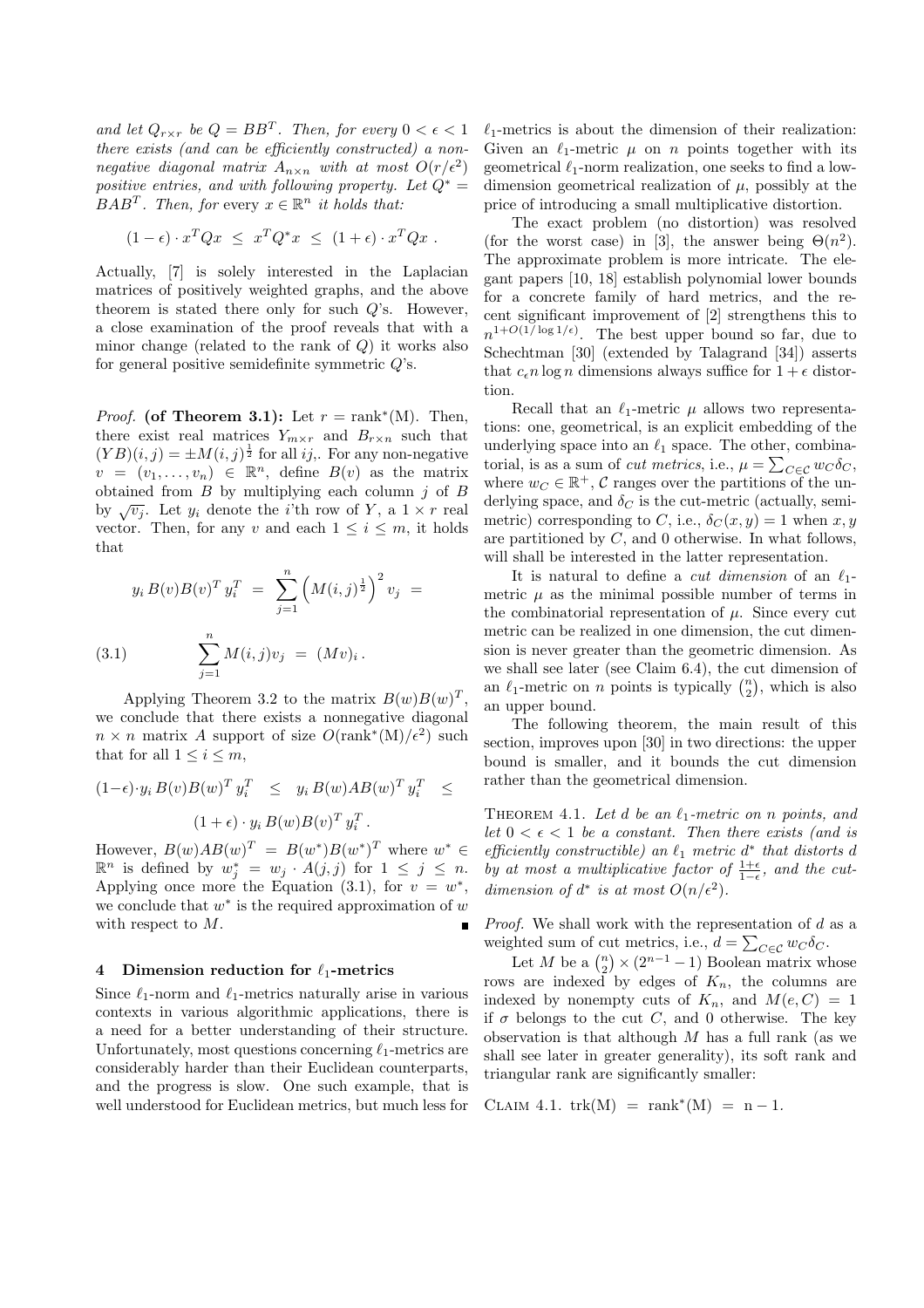*Proof.* Consider the  $n-1$  edges  $\{e(v_1, v_j)\}_{j=2}^n$ , and the  $n - 1$  corresponding cuts defined by the sets  $\{v_2, \ldots v_j\}_{j=2}^n$ . Clearly, the corresponding minor of M is lower-triangular with 1's on the diagonal. Thus,  $trk(M) \geq n - 1$ . For the other direction, since  $trk(M) \leq$ rank<sup>\*</sup>(M), it suffices to show that rank<sup>\*</sup>(M)  $\leq$  n – 1. Let Y be a matrix whose rows and indexed by edges, the columns are indexed by vertices, and for an arbitrarily oriented edge  $e = (v, u)$ , let  $Y(e, v) = 0.5, Y(e, u) = -0.5$  and  $Y(e, w) = 0$  otherwise. The matrix  $B$  is indexed by vertices vs. cuts, an for an arbitrarily oriented cut  $C = (U, V - U)$ ,  $B(v, C) = 1$  if  $v \in U$ , and  $B(v, C) = -1$  otherwise. It is easily checked that  $YB = \pm M$ , and that  $rank(YB) \leq rank(Y) = n - 1.$ 

Interpreting each column of M as a cut-metric, Mw stands for a weighted sum of cut metrics, and  $(Mw)(u, v) = d(u, v)$ . The problem thus reduces to finding a multiplicative  $\frac{1+\epsilon}{1-\epsilon}$ -approximation w<sup>\*</sup> with a small support, which is readily done using the general tools developed in the previous sections. In particular, employing Theorem 2.2, we get an approximation of support  $O(\text{trk}(M) \log n/\epsilon^2) = O(n \log n/\epsilon^2)$  which matches the bound of [30]. Employing Theorem 3.1 leads to an improved bound of  $O(\text{rank}^*(M)/\epsilon^2)$  =  $O(n/\epsilon^2)$ .

Both procedures take as an input the original representation of d as  $d = \sum_{C \in \mathcal{C}} w_C \delta_C$ , and work with  $M|\mathcal{C}$ , i.e., only with the relevant columns. Thus, the running time is polynomial in the length of the input representation.

One may wonder how tight is the bound of Theorem 4.1. As the following theorem shows, in terms of the dependence in  $n$  it is best possible. The dependence on  $\epsilon$  is left for the future study.

THEOREM 4.2. Let d be the metric on  $\{1, 2, \ldots, n\}$ defined by  $d_n(i, j) = |10^i - 10^j|$ . This is certainly an  $\ell_1$  metric. However, any metric  $d' = \sum_{C \in \mathcal{C}'} \lambda_C \cdot \delta_C$ where  $|C'| \leq n-2$  distorts d by at least a factor of 9.

# 5 Half-way discussion

Our starting point in the forthcoming study is Claim 4.1. Simple as it is, it was crucial in making possible the application of the approximation techniques of the previous sections. We start a generalization of this claim, aiming at extending the range of applicability of the approximation techniques. This generalization will be the basis for things to come.

5.1 co-Circuits in Matroids. Keeping in mind that cuts are the co-circuits of the graphic matroids, we present here the generalization of Claim 4.1 to arbitrary matroids. The basic notions needed for the discussion are bases, circuits and co-circuits, all subsets of the underlying space  $X$  equipped with an abstract dependence structure satisfying some axioms. The bases are the maximal independent (equivalently, minimum spanning) sets over  $X$ . They all have the same size, called the rank of the matroid. The subsets of the bases (and only they) are also independent. Circuits are the minimal dependent sets. Co-circuits intersect every base, and are minimal with respect to this property.

In graphic matroids the elements are the edges, the bases are the trees, the circuits are the simple cycles, and the co-circuits are the cuts.

In linear matroids (the only type of matroids to be used) the elements are a subset  $X \subseteq \mathbb{F}^n$ , the bases are the maximal linearly independent subsets of  $X$ , the circuits are the minimal linearly dependent subsets of  $X$ , and the co-circuits  $C$  are the complements of the maximal non-spanning subsets in X. I.e.,  $X \nsubseteq \text{span}(\overline{C}),$ but adding any element from C to  $\overline{C}$  makes it spanning X. Equivalently,  $C \subset X$  is a co-circuit iff there exists a linear function  $L : \mathbb{F}^n \to \mathbb{F}$  such that  $\ker(L) \cap X = \overline{C}$ , and  $L|_X$  is uniquely defined (up to scaling).

Lemma 5.1. Let M be the incidence matrix of the underlying space  $X$  vs. the co-circuits of a matroid  $M$ . Then,  $trk(M) \leq rank(\mathcal{M}).$ 

Proof. The only standard fact (and a simple exercise) about matroids to be exploited is that the size of the intersection of any circuit and co-circuit cannot be 1. Let Q be a square  $N \times N$  lower triangular minor of M with 1's over the diagonal. Let the rows be indexed by  ${x_i}_{i=1}^N$  and let the columns be indexed by  ${C_i}_{i=1}^N$ respectively. It means, in particular, that  $x_i \in C_i$ , but  $x_i \notin C_j$  for  $j > i$ . We claim that the set of elements  ${x_i}_{i=1}^N$  does not contain cycles. Indeed, assume by contradiction that it does contain a cycle Z, and let r be the largest index such that  $x_r \in Z$ . Consider the corresponding co-circuit  $C_r$ . Since  $x_r \in Z \cap C_r$ , by the above fact,  $C_r$  must contain another element  $x_i$  from Z,  $i < r$ , contrary to the observation that  $x_i \notin C_r$  for every  $i \leq r$ . Thus,  $\{x_i\}_{i=1}^N$  is acyclic, implying that  $N \leq \text{rank}(\mathcal{M}).$ 

In the second part of the paper we will study simplicial matroids, a natural generalization of the graphical matroids to higher dimensions. Using the most basic tools and notions of Combinatorial Topology, we shall study the structure of co-circuits in this setting, develop the theory of  $\ell_1$ -volumes, and obtain the higherdimensional analogue of Th. 4.1. This, in turn, will be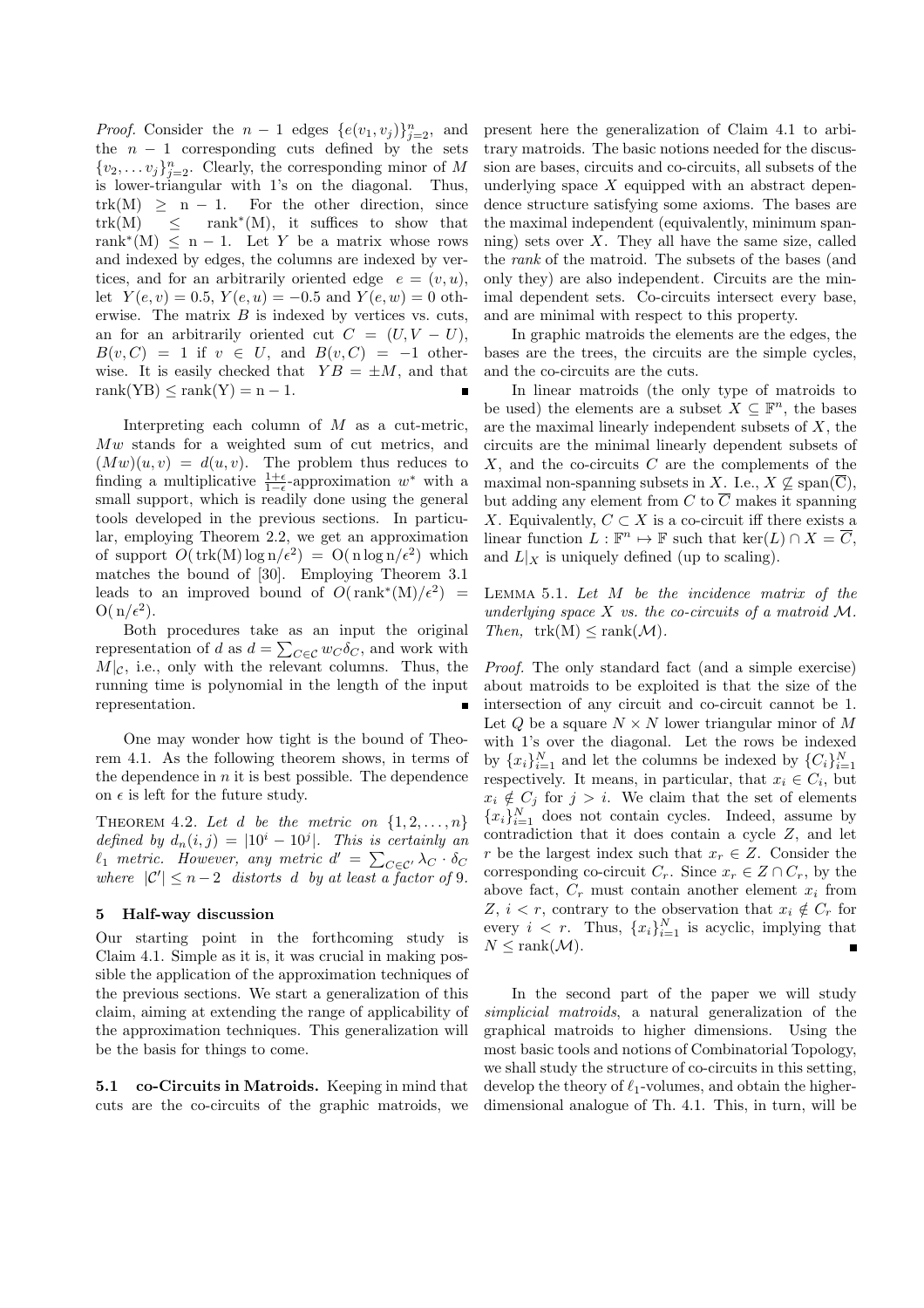used to obtain new results about Euclidean volumes. Let us describe these results here.

5.2 Additional applications For readers reluctant to delve into Combinatorial Topology, we state here the two purely geometrical implications of the forthcoming discussion. The proofs are delayed until Section 6.

The first application deals with estimating the average of an Euclidean d-dimensional volume. Assume that a finite set of 'points',  $V$ , is embedded in an arbitrary Euclidean space, and we are given access (either by getting the actual embedding, or by a black box) to the values of the induced Euclidean volumes of d-simplices over  $V$ . The goal is to estimate the average of volumes of all  $d$ -simplices on  $X$ . The trivial algorithm runs in time  $O(n^{d+1})$ . For  $d = 1$  this was improved in [4] (in turn improving upon an earlier result of P. Indyk) to a linear time deterministic nonadaptive algorithm that makes queries about the distances between  $O(n)$ predefined pairs, and outputs their average. We design a similar type  $O(n^d)$ -algorithm for Euclidean d-volumes.

THEOREM 5.1. In order to  $\frac{1+\epsilon}{1-\epsilon}$ -approximate the average value of an Euclidean volume on V, it suffices to query  $O(n^d/\epsilon^2)$  predefined  $(d+1)$ -tuples, and output a (predefined) linear combination of these queries.

The second application is as follows.

THEOREM 5.2. Let  $S$  be a set of  $n$  points in the plane. There exists a weighted sampling set Q containing at most  $O(n^2/\epsilon^2)$  points of  $\mathbb{R}^2$ , such that the area enclosed by any non self-intersecting polygon P with vertices in S is  $\frac{1+\epsilon}{1-\epsilon}$ -approximated by the sum of weights of the points of Q enclosed by P.

#### 6 Finite Volume Spaces

#### 6.1 Preliminaries

6.1.1 Basic definitions and facts from Combinatorial Topology Fix  $F$  to be a field; we shall always be working either over  $\mathbb{R}$  or over  $\mathbb{F}_2$ . Let V be an underlying set of size *n* and let  $K_n^{(d)} = \{ \sigma \subseteq V | |\sigma| = d + 1 \}$ be the set of all  $d$ -dimensional simplices on  $V$ . It will be convenient to associate  $\mathbb F$ -weighted (formal) sums of  $d$ simplices (called *d*-chains) with  $\binom{n}{d+1}$ -dimensional vectors of the corresponding weights.

Each simplex is either positively or negatively oriented (over  $\mathbb{R}$ ; there are no orientations over  $\mathbb{F}_2$ ), and it induces (in a standard manner described in details e.g., in [28]) the orientation of its subsimplices. The key feature of these orientations, and in fact its defining property, reflecting the structure of the underlying topological space, can be formulated as follows. Let  $M_d$  be

the  $\binom{n}{d}$  ×  $\binom{n}{d+1}$  incidence matrix, whose rows are indexed by (arbitrarily oriented)  $(d-1)$ -simplices, the columns are indexed by (arbitrarily oriented) d-simplices, and  $M_d(\tau,\sigma) = 1$  if  $\tau \subset \sigma$  and its orientation is consistent with the orientation induced by  $\sigma$  on its boundary,  $M_d(\tau, \sigma) = -1$  if  $\tau \subset \sigma$  but the orientations are inconsistent, and  $M_d(\tau, \sigma) = 0$  if  $\tau \not\subset \sigma$ . Then, provided that the d-simplices indexing the two matrices are oriented consistently, it miraculously holds that  $M_{d-1}M_d = 0$ .

The right action of  $M_d$  can be interpreted as a mapping of weighted sums of d-simplices (i.e., d-chains) to weighted sums of  $(d-1)$ -simplices (i.e.,  $(d-1)$ -chains), and is called  $\partial$ , the *boundary operator*. The left action of  $M_d$  can be interpreted as a mapping of weighted sums of  $(d-1)$ -chains to d-chains, and is called  $\partial^*$ , the coboundary operator.

A d-chain Z in the kernel of  $\partial_d$  is called a dcycle. A d-chain B in the image of  $\partial_{d-1}^*$  is called a d-coboundary. The definitions immediately imply that the space of d-coboundaries (seen as vectors of weights) is precisely the dual of the space of d-cycles, i.e., every vector corresponding to a  $d$ -coboundary sums up to  $0$ on every d-cycle. A deeper fact is that  $M_{d-1}M_d = 0$ , and hence  $\partial_{d-1}\partial_d = 0$  and  $\partial_{d-1}^* \partial_d^* = 0$ . Moreover, Ker  $\partial_{d-1} = \text{Im} \, \partial_d$ , and Ker  $\partial_d^* = \text{Im} \, \partial_{d-1}^*$ .

6.1.2 More Combinatorial definitions and facts We introduce here some non-standard suggestive terminology, aimed at stressing the analogy between graphs and high dimensional simplicial complexed, and facilitating the discussion. The underlying field  $\mathbb F$  is, as before, either  $\mathbb{F}_2$  or  $\mathbb{R}$ .

DEFINITION 6.1. A set  $S \subset K_n^{(d)}$  of d-simplices will be called independent if the corresponding  $(d-1)$ -chains  $\{\partial_d \sigma \mid \sigma \in S\}$  are linearly independent over F. Again, it might be more convenient to view the chains as the coefficient vectors.

A (spanning) hypertree  $T \subset K_n^{(d)}$  is a maximal independent set.

A set  $K \subset K_n^{(d)}$  is homologically connected <sup>3</sup> or just connected if it contains a hypertree.

A hypercycle  $Z \subset K_n^{(d)}$  is a minimal dependent set.

A hypercut  $C \subset K_n^{(d)}$  is a complement of a maximal nonspanning set, i.e., span $\{\partial_d \sigma \mid \sigma \notin C\}$  has codimension 1 with respect to Im  $\partial_d$ , but moving any simplex from C to  $\overline{C}$  makes the latter fully dimensional.

The above definitions are fully consistent with the corresponding notions of the linear matroid whose elements

 $\sqrt[3]{3}$ From the topological perspective, such K should be treated as a simplicial complex containing, in addition to its part in  $K_n^{(d)}$ , all the lower dimensional simplices over  $V$ .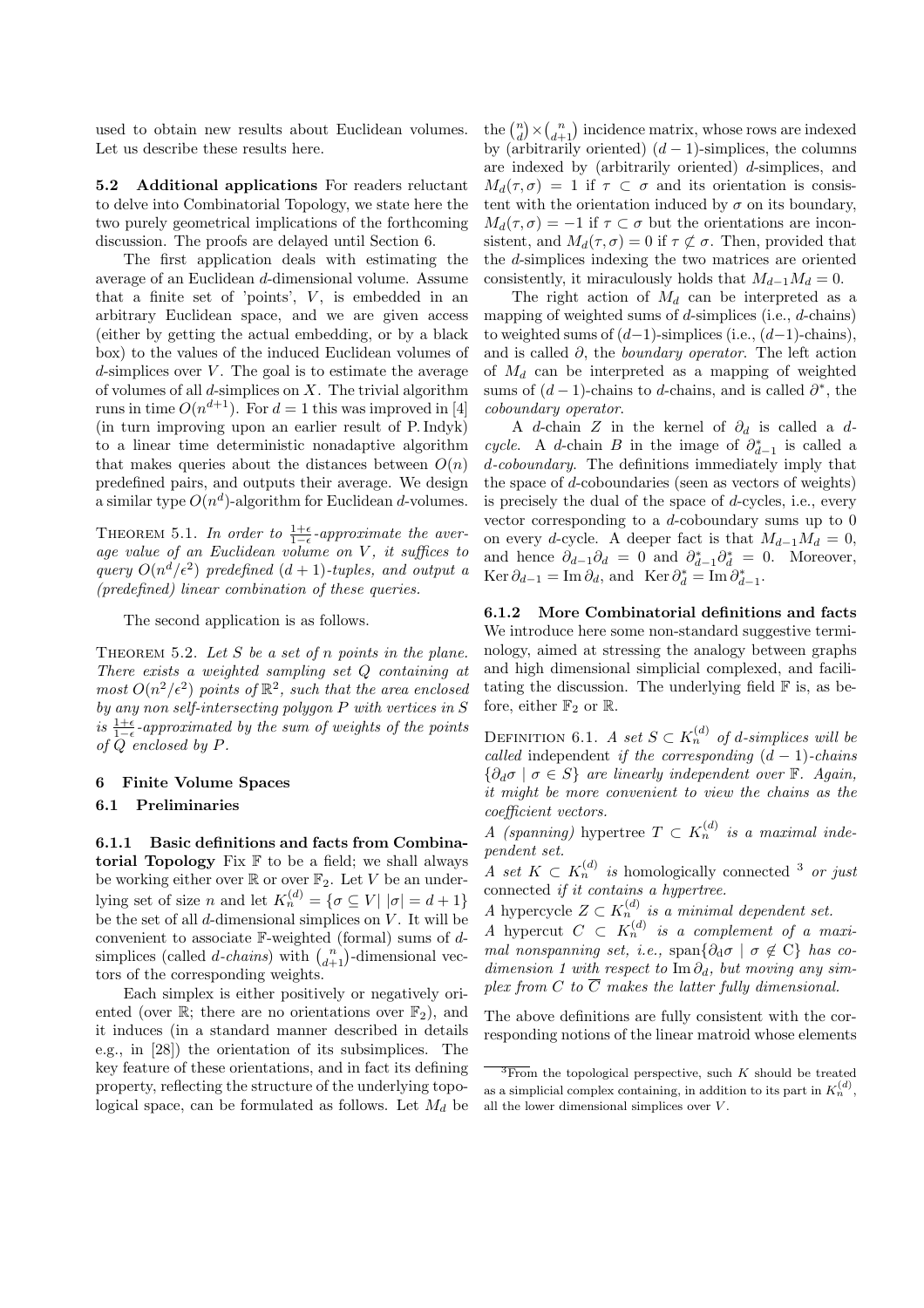are associated with the columns of  $M_d$ . In particular, the hypertrees correspond to bases, and the hypercuts correspond to cocircuits. All d-hypertrees are of the same size, the rank of  $M_d$ . Since the set of all d-simplices containing a fixed vertex  $v$  of  $V$  is independent (as each corresponding boundary contains a  $(d-1)$ simplex unique to it), and any other simplex is obviously spanned by these simplices, the size of any  $d$ -hypertree is  $\binom{n-1}{d}$ .

The following lemma summarizes the relations between hypercuts, hypertrees and coboundaries. The proofs are purely technical and use only elementary linear algebra (or, alternatively, for the first two items, elementary matroid theory). They are omitted from this preliminary version.

# Lemma 6.1.

1. Let T be a d-hypertree, and  $\sigma \in T$ . Then there exists a unique d-hypercut  $C_{T,\sigma}$  such that  $T \cap C_{T,\sigma} = \sigma$ . More explicitly,  $C_{T,\sigma}$  is the set of all the d-simplices  $\tau$ such that the unique cycle Z created by adding  $\tau$  to T, contains σ.

**2.** Let C be the set of d-hypercuts and let  $\mathcal T$  be the set of d-hypertrees. Then, C is the blocker of  $\mathcal{T}, \mathcal{C} = \mathcal{T}^B$ . That is, every hypercut intersect every hypertree (and hence any connected set), and any set  $S\subseteq K_n^{(d)}$  with this property that is minimal (with respect to containment) is a hypercut.

**3.** Over  $\mathbb{F}_2$ , any d-hypercut C is a d-coboundary <sup>4</sup> minimal with respect to containment.

**4.** Over  $\mathbb{R}$ , a set  $C \subset K_n^{(d)}$  is a d-hypercut if and only if there exists a unique (up to scaling) real d-coboundary  $\sum_{\sigma\in C}\beta_{\sigma}\sigma$  whose support is precisely C. The  $\beta$ 's are defined by the equations  $\forall i, j, \ \partial(\beta_{\sigma_i}\sigma_j - \beta_{\sigma_j}\sigma_i) \in$ span $\{\partial \tau, \tau \notin C\}.$ 

Here is perhaps the place to observe that every  $\mathbb{F}_2$ hypertree is necessarily a R-hypertree, but not the other way around. This is because the equation involved in definition of these terms are equation over vectors with entries  $0, \pm 1$ , and thus a dependence over  $\mathbb R$  implies a dependence over  $\mathbb{F}_2$ .

A very special class of d-hypercuts are the geometrical hypercuts, defined as follows:

DEFINITION 6.2. Let  $S^{d-1}$  be the unit sphere of dimension  $d-1$  and  $\phi: V \mapsto S^{d-1}$  be a mapping such that the points in the image are in the general position (no nontrivial linear and affine dependencies). The set of dsimplices whose image under  $\phi$  contains the origin will

# be called a geometric d-hypercut<sup>5</sup>.

A familiar, due to their use in the celebrate Sperner Lemma (see, e.g., [28]), subfamily of geometrical hypercuts are the partition hypercuts. They are a weaker generalization of the graphical cuts. Let  $\mathcal{P} = \{V_1 \cup \ldots, V_{d+1}\}\$ be a partition of V to  $(d+1)$ disjoint nonempty parts. The corresponding partition hypercut is defined by  $C_{\mathcal{P}} = \{ \sigma \in K_n^{(d)} \mid; |\sigma \cap A_i| =$  $1, i = 1, 2, \ldots, d + 1$ .

Lemma 6.2. Geometric d-hypercuts are indeed dhypercuts both over  $\mathbb{R}$  and over  $\mathbb{F}_2$ .

*Proof.* (Sketch): Let  $C$  be a geometric hypercut, and let  $\phi$  be the corresponding geometric realization. Orient all d-simplices in  $K_n^{(\leq d)}$  according to the positive orientation of  $\mathbb{R}^d$ . I.e., left to right for  $d=1$ , counterclockwise for  $d = 2$ , etc. (See e.g., [28] for the precise definition.) It will suffice to show that the chain  $B_C$ that assigns weight 1 to  $\sigma \in C$ , and 0 otherwise, is a minimal d-coboundary.

Showing that  $B<sub>C</sub>$  is a real coboundary can be done either directly, using some calculus, or by a cleaner but less intuitive dual argument. For example, for  $d = 2$ , it is well known that for a 2-dimensional triangle D, the path-integral over the counter-clockwise oriented 1 dimensional boundary of D,  $\frac{1}{2\pi} \int_{\partial D} x/(x^2 + y^2) dy$  –  $y/(x^2 + y^2) dx$  is 1 if D contains the origin, and 0 otherwise. Assigning to the oriented 1-simplices in  $K_n^{(1)}$ the values of the above path integral on their realization, we obtain a 1-chain that under the action of  $\partial^*$  yields  $B_C$ .

In the dual setting, applying both to  $\mathbb R$  and to  $\mathbb F_2$ , to conclude that  $B<sub>C</sub>$  is coboundary, it suffices to show that it sums up to 0 on the oriented (as above) boundary of any  $(d + 1)$ -simplex  $\zeta$ . Observe that the origin is contained in either zero or two d-simplices belonging to the boundary of  $\zeta$ . <sup>6</sup> In the former case we are done; in latter case, one of these simplices is necessarily oriented in a manner consistent with our orientation of  $\mathbb{R}^d$ , while the other is oriented inconsistently. Therefore,  $B_C$  sums up to 0 on  $\partial \zeta$ .

To show that  $B<sub>C</sub>$  is minimal, is will suffice to show that for any  $\sigma_i \sigma_j \in C$ , it holds that  $\partial(\sigma_i \sigma_i$ ) ∈ span $\{\partial \sigma, \sigma \notin \check{C}\}\$ . Assume first that the two simplices are disjoint. We use the following cylindric construction. Consider two parallel copies of  $\mathbb{R}^d$  in  $\mathbb{R}^{d+1}$ , each containing  $S^{d-1}$  with the  $\phi$ -image of V.

 $\overline{^{4}A\,d}$ -chain is formally not a set of simplices, but over  $\mathbb{F}_2$  there is an obvious bijection.

 $\sqrt[5]{\text{That}}$  is, a simplex  $\sigma$  is in the hypercut defined by  $\phi$  if  $conv(\phi(V(\sigma)))$  contains the origin.

<sup>&</sup>lt;sup>6</sup>For an interesting characterization of subsets of  $K_n^{(2)}$  with this property over  $\mathbb{F}_2$ , see [14].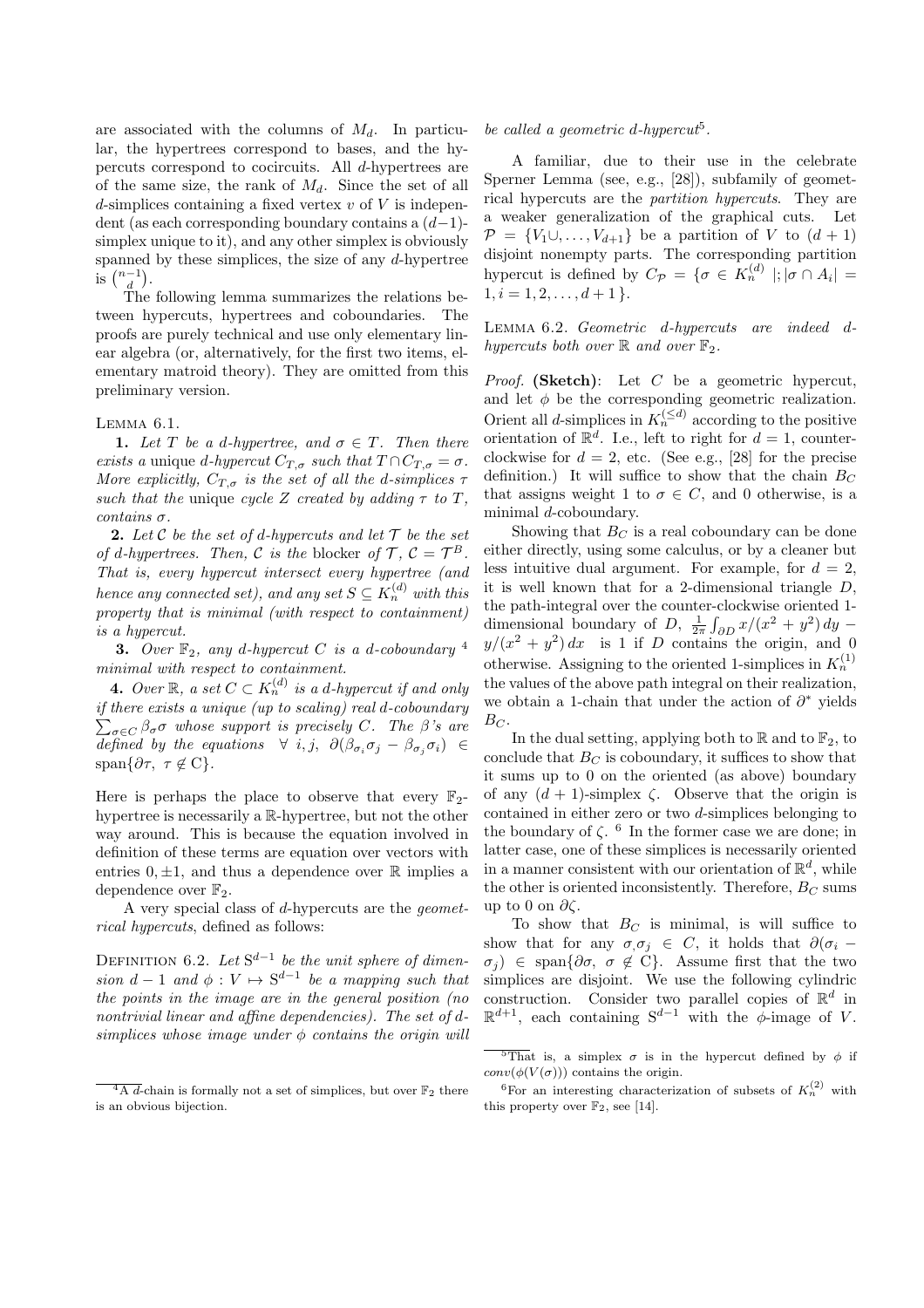Choose  $\sigma_i$  from first copy, and  $\sigma_i$  from the second copy. Then, by the general position argument, the boundary of the conv $(\sigma_i \cup \sigma_i) \subset \mathbb{R}^{d+1}$  is triangulated by dsimplexes. For every  $d$ -simplex in this triangulation, consider the corresponding abstract simplex in  $K_n^{(d)}$ . An easy projection argument implies that all the simplices resulting from the lateral d-simplices in the above triangulation (i.e., all but  $\sigma_i$  and  $\sigma_j$ ) are in  $\overline{C}$ . Since the chain corresponding to the boundary of convex polytope is a real (and hence an  $\mathbb{F}_{2}$ -) *d*-cycle, the statement follows.

If the two simplices  $\sigma_i$  and  $\sigma_j$  are not disjoint, we make the two copies of  $\mathbb{R}^d$  intersect, such that all the common vertices (and only them) lie in the intersection, and proceed in same manner.

6.2 Volumes over  $\mathbb R$  We start with the concise exposition of the more analytic theory of real volumes in order to get faster to the application. In the next section we shall treat the more combinatorial theory of volumes over  $\mathbb{F}_2$  at a more leisurely pace, putting stress on its structural and combinatorial aspects. Every real volume will be an  $\mathbb{F}_2$ -volume, but not vice versa.

Let  $K_n^{(\leq d)}$  be the simplicial complex on the underlying set  $V$  of size  $n$  containing all the simplices of dimension  $\leq d$  on V. An abstract d-dimensional volume function  $\text{vol}^{(d)} : K_n^{(\leq d)} \mapsto \mathbb{R}^+$  is a real nonnegative function with the following properties: (\*) the simplices of dimension  $\langle d \rangle$  have value 0; (\*\*) the values of d-simplices satisfy the following generalization of the triangle inequality:

 $\sum \alpha_i \sigma_i$ , it holds that, For every d-simplex  $\sigma$  and real d-cycle  $Z = \sigma +$ 

(6.2) 
$$
\text{vol}^{(d)}(\sigma) \leq \sum |\alpha_i| \text{vol}^{(d)}(\sigma_i).
$$

We note that for  $d > 1$ , unlike the one-dimensional case when a triangle inequality suffices, condition (\*\*) cannot be replaced by a requirement on cycles of bounded size.

The most natural class of the volume functions are the *Euclidean* volumes: given an embedding  $\phi$  of V into an Euclidean space, the volume of a d-simplex  $\sigma$ , is the Euclidean d-volume of conv $(\phi(\sigma))$ . As we shall see soon, Euclidean volumes are indeed volumes according to the above definition.

The notion of real *integral*<sup>7</sup> d-volume is a natural higher-dimensional generalization of a line metric:

DEFINITION  $6.3.$  1. An absolute values of the weights of a real d-coboundary of  $K_n^{(d)}$  will be called an integral volume.

- 2. The absolute values of the weights of a real dhypercut (as in the 4th item in Lemma 6.1) will be called a hypercut volume, a special case of an integral volume.
- 3. The convex combinations of integral d-volumes will be called (by analogy with the 1-dimensional case) the  $\ell_1$ -volumes, and the convex cone formed by them will be called the (real) d-hypercut cone.
- 4. Sums of (pointwise) squares of integral volumes will be called functions of negative type.

Integral d-volumes are indeed d-volumes. Let  $B = \beta \sigma +$  $\sum_i \beta_i \sigma_i$  be a real *d*-coboundary. Let  $Z = \sigma + \sum \alpha_i \sigma_i$ be a d-cycle. Since the weights of coboundaries sum up to 0 on cycles, it holds that  $\beta + \sum \beta_i \alpha_i = 0$ , and hence  $|\beta| \leq \sum |\beta_i| |\alpha_i|.$ 

THEOREM 6.1. The extremal rays of the d-hypercut cone are precisely the d-hypercut volumes.

Integral d-volumes are intimately related to integrals of  $d-1$ -forms on simplices embedded in  $\mathbb{R}^d$ , hence their name.

#### Lemma 6.3.

- 1. Euclidean d-volumes realizable in  $\mathbb{R}^d$  are integral d-volumes.
- 2. Euclidean d-volumes (not necessarily realizable in  $\mathbb{R}^d$ ) are  $\ell_1$ , and moreover, they are nonnegative combinations of geometric d-hypercut volumes.
- 3. Geometric d-hypercut volumes and (pointwise) squares of Euclidean d-volumes are of negative type.

Proof. [of Lemma 6.3] (Sketch): We start with the first statement. Consider a realization of  $K_n^{(d)}$  in  $\mathbb{R}^d$ defining an Euclidean d-volume vol. Orient all dsimplices according to the positive orientation of  $\mathbb{R}^d$ . We claim that vol, seen as a real-valued weighting of thus oriented d-simplices is a real d-boundary. Observe that vol is the integral over  $\mathbb{R}^d$  of  $B_{C(p)}$ 's, where  $C(p)$  is the geometrical hypercut defined by treating the point  $p \in \mathbb{R}^d$  as the origin with respect to the above realization of  $K_n^{(d)}$ , and  $B_{C(p)}$  is the corresponding coboundary, as in the proof of Lemma 6.2. Since the d-coboundaries are closed under addition, the statement follows.

For the second statement, it suffices to take the realization of  $K_n^{(d)}$  in  $\mathbb{R}^n$ , and consider its projection on the random d-dimensional subspace. Clearly, the expected Euclidean volume of the projection of any d-dimensional simplex is proportional to its original volume. Thus, any Euclidean d-volume is a weighted sum of Euclidean d-volumes realizable in  $\mathbb{R}^d$ , and by

 $7From$  "integration", not from "integer".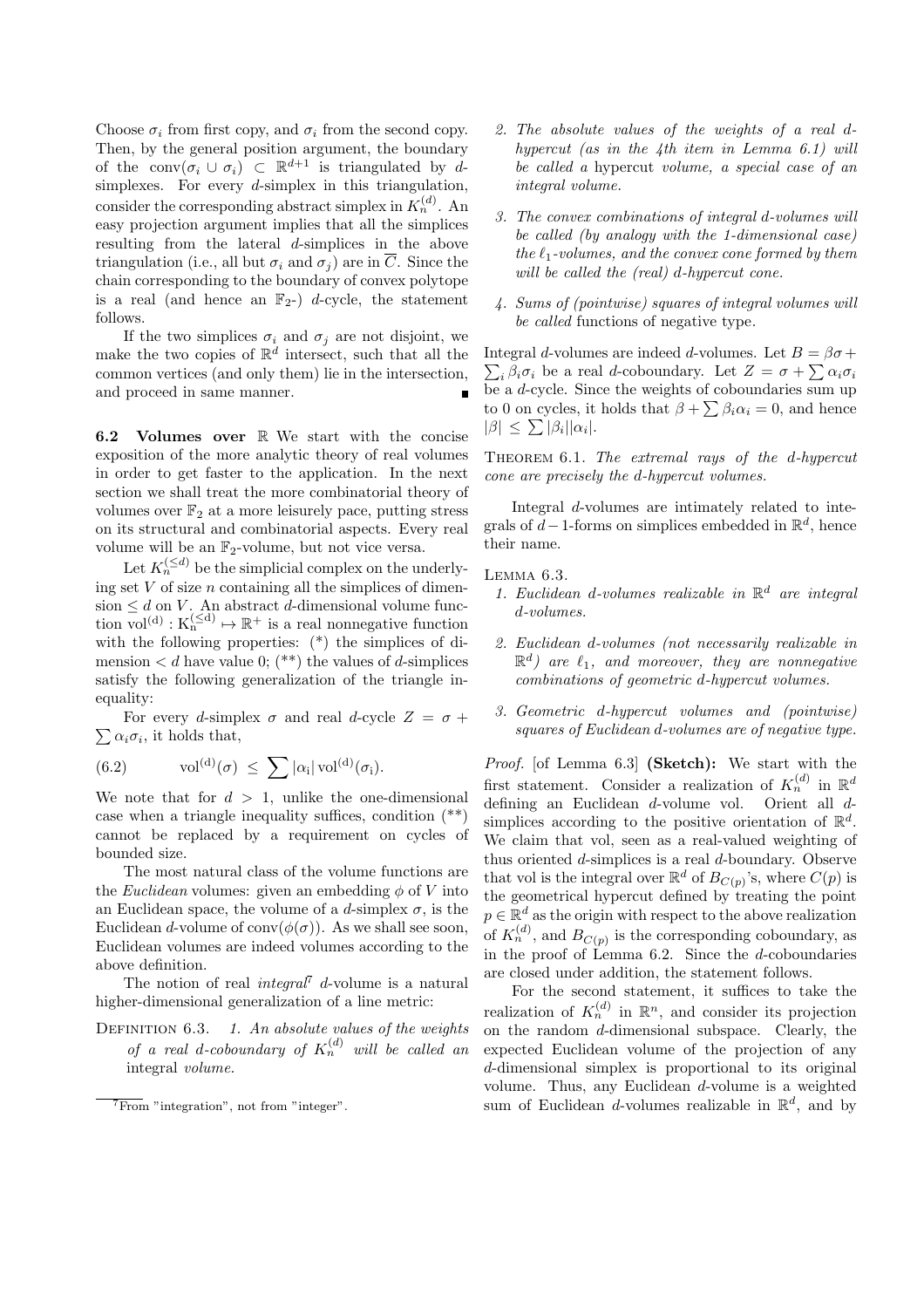the arguments used to prove the first statement we are done.

For the third statement, the correctness for the geometric d-hypercut volumes follows at once. For Euclidean volumes, by a corollary to Cauchy-Binet formula, the square of the volume of a d-simplex  $\sigma \in \mathbb{R}^n$ is the sum of the squares of d-volumes of  $\sigma$ 's projections on all subsets of  $k$  coordinates. Thus, the statement reduced to  $n = d$ , where it follows directly from the first statement.

6.3 Applications We start with proving the following lemma:

LEMMA 6.4. Let N be a real  $\binom{n}{d+1} \times |\mathcal{F}|$  matrix with rows indexed by d-simplices  $\sigma \in K_n^{(d)}$ , and the columns indexed by functions  $f \in \mathcal{F}$  of nonnegative type on  $\sigma \in K_n^{(d)}$ . Then, rank\*(N)  $\leq {\binom{n-1}{d}}$ .

Proof. By definition of a function of nonnegative type, for every  $f \in \mathcal{F}$  there exists a vector  $x_f \in \mathbb{R}^{\binom{n}{d}}$  such that the  $f$ -column of  $N$  is equal to the (pointwise) square of the vector  $x_f^T M_d$ . Forming the matrix X whose raws are the vector  $x_f$   $M_d$ . Forming the matrix  $X$  whose raws are  $\{x_f^T\}_{f \in \mathcal{F}}$ , we conclude that (pointwise)  $\sqrt{N} = \pm X^T M_d$ . Hence, rank<sup>\*</sup>(N)  $\leq$  rank(M<sub>d</sub>) =  $\binom{n-1}{d}$ .

Let vol be a weighted sum of geometric hypercut d-volumes. Lemma 6.4 together with Theorem 3.1 imply that in this case vol can be multiplicatively  $\frac{1+\epsilon}{1-\epsilon}$ approximated by a weighted sum of at most  $\binom{n-1}{d}$ geometric hypercut d-volumes from the original sum.

We are now ready to address Theorem 5.2 stated in Section 5.2.

*Proof.* (of Theorem 5.2): Since planar polygons can be triangulated, it suffices to address the case when  $P$  is a triangle. Putting in the interior of each of  $O(n^4)$  cells created by the line segments connecting the vertices of P, a point p with the associated weight  $w_p$  being the area of the cell, we get an initial sampling set that does not produce any errors, but it is too big. Associating with each such point  $p$  a geometrical hypercut 2-volume, the above discussion implies the desired construction.

Next, we proceed towards establishing Theorem 5.1 stated in Section 5.2.

THEOREM  $6.2$ . For every nonnegative weighting w of  $K_n^{(d)}$  define a linear form  $F_w(f) = \sum_{\sigma \in K} w(\sigma) f(\sigma)$ . Then, there exists (and is efficiently computable) a weighting  $w^*$  with support of size at most  $O({\binom{n-1}{d}}/{\epsilon^2})$ such that for any  $(!)$  function f of nonnegative type

on 
$$
K_n^{(d)}
$$
, it holds that  $(1 - \epsilon)F_w(f) \leq F_{w^*}(f) \leq (1 + \epsilon)F_w(f)$ .

Observe that the bound on the support is essentially tight in this generality, as sampling less than  $\binom{n-1}{d}$ simplices (potentially) allows to predict only the values of the simplices spanned by this set, the rest remaining completely free. Thus, if the support of  $w$  is connected, the value of  $F_w(f)$  cannot be approximated at all by a sample of non-connected subset of simplices, and hence by any small sample.

*Proof.* A proof based on Lemma 6.4 applied to  $N^T$  is quite natural here, but we prefer the original argument of [7] on which the latter theorem is based. Keeping in mind that the functions of nonnegative type are nonnegative combinations of (entrywise) squares of real d-coboundaries, it suffices to establish the statement for squares of real *d*-coboundaries.

Recall that a real d-coboundary  $B_x \in \mathbb{R}^{\binom{n}{d+1}}$  is defined by a vector  $x \in \mathbb{R}^{n \choose d}$  by  $B_x^T = x^T M_d$ , where  $M_d$  is the real incidence matrix as in Section 3. Thus,  $F_w(B_x^2) = x^T(M_d W M_d^T)x$ , where W is a diagonal  $\binom{n}{d+1} \times \binom{n}{d+1}$  matrix indexed by d-simplices, in which  $W(\sigma, \sigma) = w(\sigma)$ . Applying Theorem 3.2 to the matrix  $M_d W M_d^T = (M_d$ √  $W) \cdot ($ g Theorem 3.2 to<br> $\sqrt{W}M_d^T$ ) we conclude that there is another weighting  $w^*$  such that  $|\text{supp}(w^*)| = O(\text{rank}(M_d)/\epsilon^2), \text{ and } x^T(M_dWM_d^T)x$  and  $x^T(M_dW^*M_d^T)x$  differ by at most  $(1 \pm \epsilon)$  multiplicative factor. Since  $rank(M_d) = {n-1 \choose d}$ , we arrive at the desired conclusion.

Since Euclidean volumes are by Lemma 6.3 of nonnegative type, this implies Theorem 5.1.

In the case of uniform weights, the constructed approximation weightings are high dimensional analogues of the sparsifiers from [7], which in turn are a slightly relaxed version of expanders. We feel that the structure of these special weighting is quite intriguing, they are potentially useful, and certainly they deserve further study. The expansion in simplicial complexes will reoccur also in the next section in a different context.

**6.4** Volumes over  $\mathbb{F}_2$  In this section we develop the theory of finite  $\mathbb{F}_2$ -volumes over  $\mathbb{F}_2$ . While for  $d = 1$ the finite real and  $\mathbb{F}_2$ -volumes coincide, for larger dimensions the latter form a strictly larger family of functions. It appears that in many respects, the theory of hypercuts over  $\mathbb{F}_2$ , and in particular, of *d*-volumes over  $\mathbb{F}_2$  provides a meaningful and even exciting generalization of the corresponding graph theoretic and metric theoretic notions. For example, one naturally arrives at a meaningful generalization of graph expansion, and,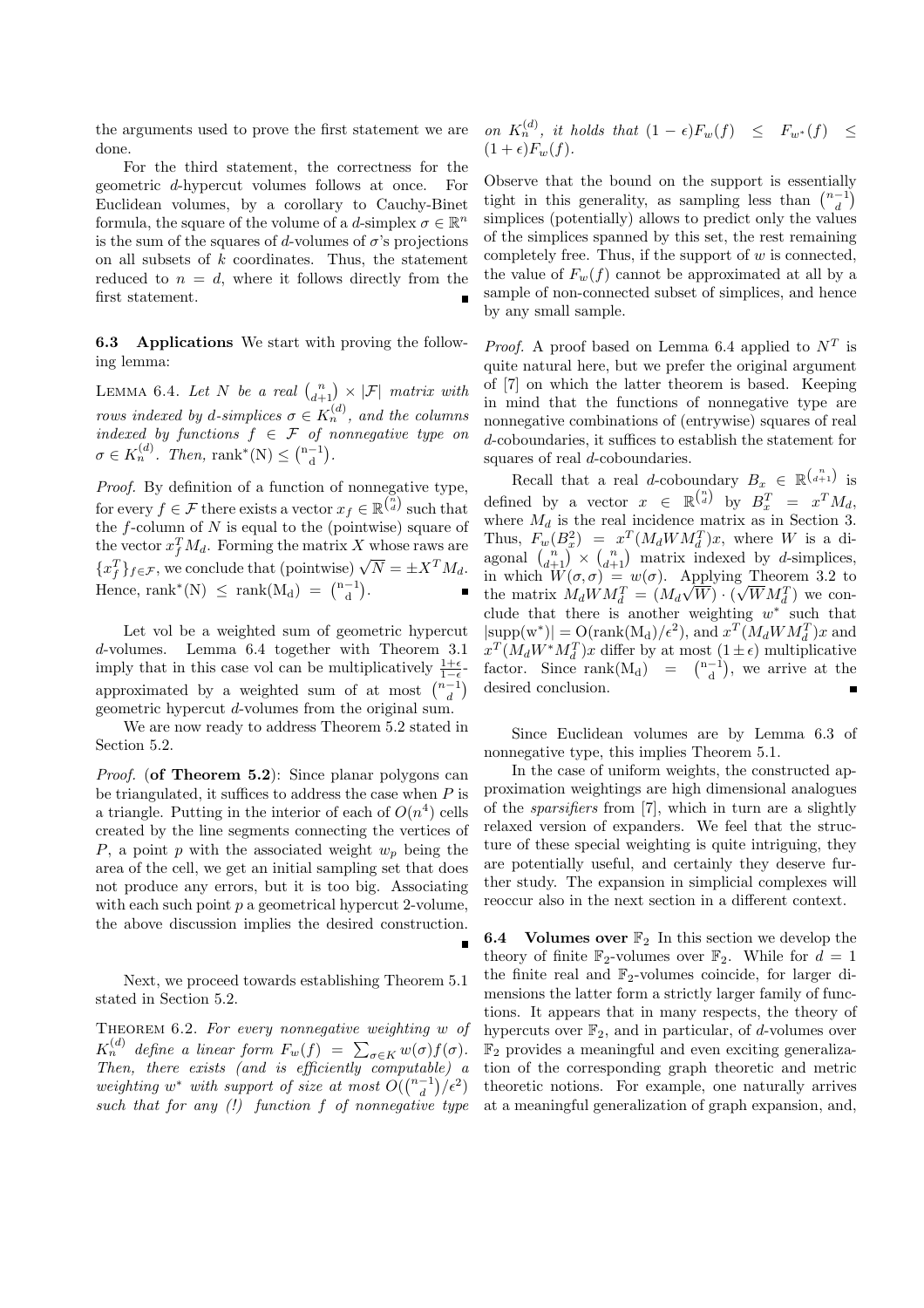moreover, using this notion together with the generalization of Poincare forms, one can prove that certain volumes are hard to approximate by  $\ell_1$  volumes, much as in the metric theoretic case. We shall discuss this and other issues, without restricting ourselves to the matters directly related to sparsification.

Working over  $\mathbb{F}_2$ , it will be convenient to treat the d-chains simply as sub-complexes of  $K_n^{(d-1)}$ . This approach will be adopted throughout this section. Often, the situation for  $d = 2$  is clearer than for higher dimensions, and the discussion will focus mostly on this case.

6.4.1 The Structure of Hypercuts Here we present some non-standard combinatorial notions and results to be used later in this section. The proofs are mostly omitted from this version.

In the  $\mathbb{F}_2$  framework, the general theory directly implies the following facts.

CLAIM 6.1. The incident vector of a d-coboundary  $B$ is of the form  $1_B^T = 1_G^T M_d$ , where  $G \subseteq K_n^{(d-1)}$ . The intersection of any d-cycle Z and d-coboundary B is always odd. Finally, for any d-hypercut C and any  $\sigma, \sigma' \in C$ , there is a d-cycle Z such that  $Z \cap C = {\sigma, \sigma'}$ .

For  $X \subseteq K_n^{(d)}$  and v a vertex of X, define the *link* of X with respect to v to be the following  $(d-1)$ dimensional subcomplex of  $X$ :

$$
link_v(X) = \{ \tau \in K_n^{(d-1)} \mid v \notin \tau \text{ and } \{ \tau \cup v \} \in X \}.
$$

CLAIM  $6.2.$  Let B be d-coboundary. Then, B is induced by  $\text{link}_{\mathbf{v}}(\mathbf{B})$ , namely  $\mathbf{1}_B^T = \mathbf{1}_{\text{link}_{\mathbf{v}}(\mathbf{B})}^T M_d$ . Consequently, there is a 1-1 correspondence between the  $(d - 1)$ dimensional  $G_{d-1}$ 's on  $V - \{v\}$ , and the d-coboundaries  $B\subseteq K_n^{(d)}$ .

Next, we characterize these 1-dimensional complexes (that is, graphs)  $G$ , so that  $1_G^T M_2$  corresponds to a 2-hypercut (rather then just a coboundary).

Let  $G = (V, E)$  be a graph. Call two adjacent edges  $(u, v), (u, w) \in E(G)$   $\wedge$ -equivalent if  $(v, w) \notin E(G)$ . I.e., the restriction of G to  $\{u, v, w\}$  is a path of length 2 (namely a  $\wedge$ ) with u at the middle. Taking the transitive closure of this relation, we call  $G \wedge$ -connected if any two edges of  $G$  are  $\wedge$ -equivalent.

THEOREM 6.3. Let B be a 2-coboundary, and let  $G =$  $\operatorname{link}_{\mathbf{v}}(\mathbf{B})$  be its link with respect to an arbitrary vertex v. Then, B is a 2-hypercut iff G is  $\wedge$ -connected.

Let us comment that a random graph  $G$  on  $n-1$ vertices is almost surely ∧-connected. (This is an easy exercise and we leave it to the reader.) Thus, in view

of the above theorem, there are  $2^{\Theta(n^2)}$  different 2hypercuts.

Having characterized the hypercuts, we turn to the study of the distribution of their sizes. The first question is how large/small can a d-hypercut be? A partial answer is provided by the following claim.

CLAIM 6.3. The size of the minimum (nonempty)  $d$ hypercut in  $K_n^{(d)}$  is  $n-d$ . The size of the maximum 2-hypercut is  $\binom{n}{3} - O(n^2)$ .

Next result is about lower tail of the distribution of the sizes of d-hypercuts in  $K_n^{(d)}$ , in particular when  $d = 2$ . It should be noted that a similar but weaker result was shown earlier in [20] employing a somewhat more involved argument.

THEOREM 6.4. The number of d-hypercuts of size  $\alpha n$ is at most  $n^{c_d \cdot \alpha}$  where  $c_d$  can be (very roughly) upperbounded by  $d(d+1)$ . For  $d=2$  we show a better upper bound of  $(4n)^{3\alpha+1}$ .

*Proof.* Since  $|C| = \alpha n$ , the average size of  $|\text{link}_{v}(C)|$  is  $(d+1)\alpha$ , and therefore there exists a vertex v such that  $|\text{link}_{\text{v}}(C)| \leq (d+1)\alpha$ . Thus, |C| is induced by G of size at most  $(d+1)\alpha$ . However, setting  $m = \binom{n}{d}$ , the number of such G's is at most  $\begin{pmatrix} a+1 \end{pmatrix}$  $d$ ,  $\begin{pmatrix} a \end{pmatrix}$ <br>number of such G's is at most  $\begin{pmatrix} a+1 \end{pmatrix}$  $d$ ) =  $O(n^{d(d+1)\alpha})$ . For  $d = 2$  we know that G is ∧-connected, hence it has at most one non trivial component containing at most  $3\alpha$  edges and  $3\alpha + 1$  vertices. Thus, the number of such G's is at most

$$
\binom{n}{3\alpha+1}\binom{3\alpha+1}{3\alpha} \le \left(\frac{en}{3\alpha+1}\right)^{3\alpha+1} \cdot \left(\frac{e \cdot 3\alpha(3\alpha+1)}{2 \cdot 3\alpha}\right)^{3\alpha} \le (4n)^{3\alpha+1}
$$

6.4.2 Volumes: Basic Definitions Volumes over  $\mathbb{F}_2$  are defined as non-negative real functions on  $K_n^{(\leq d)}$ , analogously to the definition of real volumes in Section 6.2:

For every d-simplex  $\sigma$  and d-cycle  $Z = \sigma + \sum \sigma_i$ over  $\mathbb{F}_2$  it holds that,

(6.3) 
$$
\operatorname{vol}(\sigma) \le \sum \operatorname{vol}(\sigma_i)
$$

An important example of a volume function is the generalization of the shortest-path metric. Let  $X \subseteq$  $K_n^{(d)}$  be a connected (i.e., containing a *d*-hypertree) subcomplex with nonnegative weights on its d-simplices. The lightest-cap (called also minimum filling) volume volx induced by X on  $K_n^{(d)}$  is defined by  $vol_X =$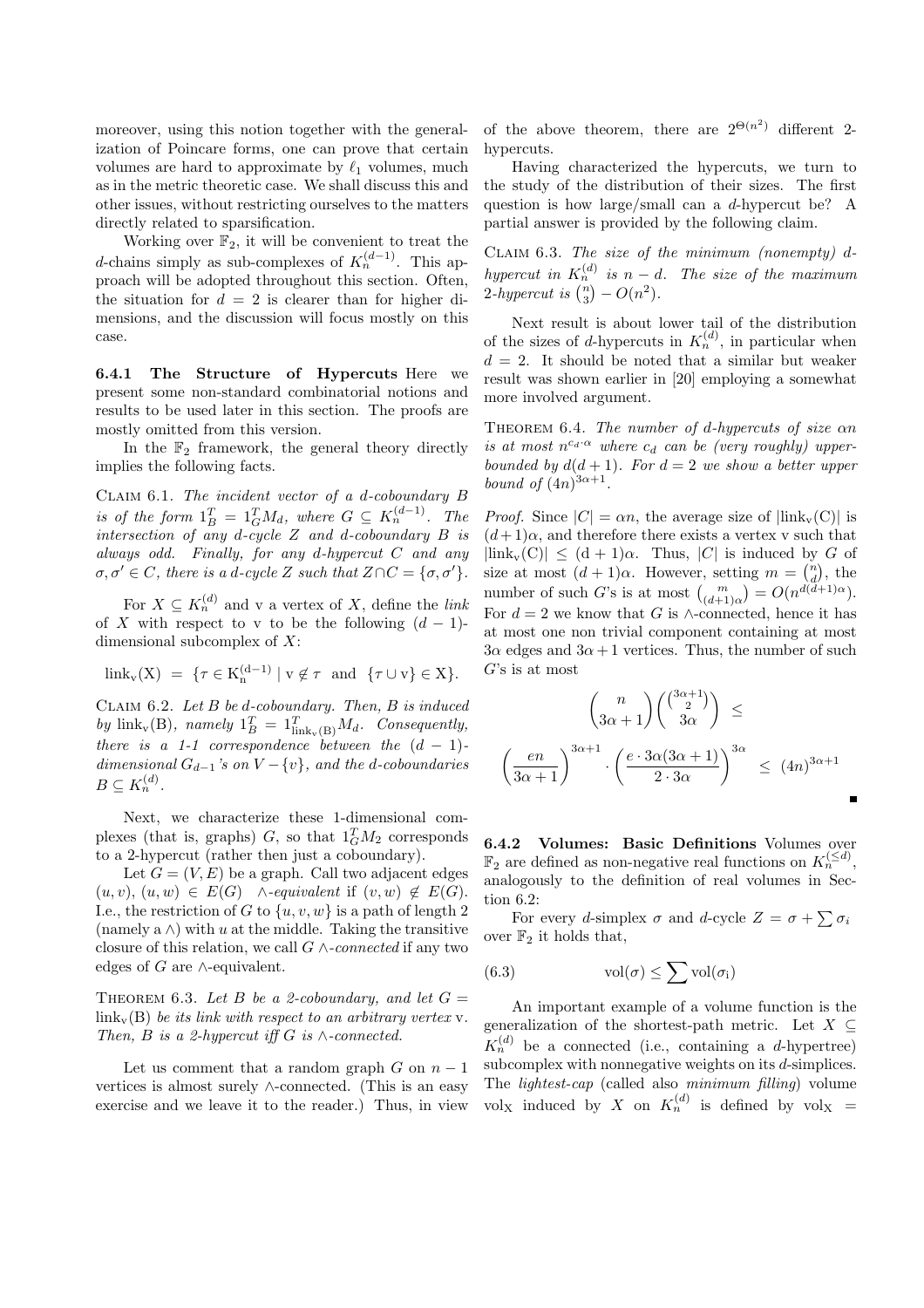$\min_{D_{\sigma} \subseteq X} \sum_{\sigma' \in D_{\sigma}} w_{\sigma'}$ , where  $D_{\sigma}$  is a  $\sigma$ -cap, i.e.,  $\sigma \cup D_{\sigma}$ is a cycle. (In particular,  $\sigma$  itself is  $\sigma$ -cap.)

Another example are hypercut volumes, which in analogy to hypercut volumes over R, and to cut metrics, are defined as follows. Let C be a d-hypercut in  $K_n^{(d)}$ over  $\mathbb{F}_2$ . The corresponding volume function  $\text{vol}_{\mathcal{C}}^{(d)}$ assigns 1 to every  $\sigma \in C$ , and 0 to every  $\sigma \notin C$ . To see that a hypercut volume is indeed a volume, it suffices to notice that a  $0/1$  function on d-simplices may fail to be a volume function iff there exists a cycle Z were all but one  $\sigma \in Z$  have value 0. By Claim 6.1, such Z does not exist for  $\text{vol}_{\mathcal{C}}^{(d)}$ .

Since real  $\tilde{d}$ -cycles are a subset of  $\mathbb{F}_2$  d-cycles, we conclude that the  $\mathbb{F}_2$  d-volumes are contained in the real ones.

As with real volumes, volume functions over  $\mathbb{F}_2$  on V are closed under addition and multiplication by a constant, and thus form a cone in  $\mathbb{R}^{\binom{n}{d+1}}_{+}$ . The extremal volumes in this cone are, as always, of particular interest. The following theorem provides a full characterization of 0/1 extremal volumes. Perhaps more important, it also establishes their inapproximability by any other metric.

The *multiplicative distortion* between two d-volume functions  $vol_1$  and  $vol_2$  on V is defined similarly to the metric distortion, i.e.,

$$
dist(vol_1, vol_2) = \max_{\sigma} \frac{vol_1(\sigma)}{vol_2(\sigma)} \cdot \max_{\sigma} \frac{vol_2(\sigma)}{vol_1(\sigma)}.
$$

THEOREM 6.5. A  $0/1$  volume function vol<sup>(d)</sup> is extremal iff it is a hypercut volume. Moreover, the distortion between such vol<sup>(d)</sup> and any other volume function vol $_1^{(d)}$  is infinite unless vol $_1^{(d)} = \alpha \cdot \text{vol}^{(d)}$  for some positive constant  $\alpha$ .

Much of the modern theory of finite metric spaces is devoted to the study of special metric classes that constitute a sub-cone of the metric cone, notably  $\ell_1$  metrics and NEG-type metrics. Crucially for applications, any metric on  $n$  points can be approximated by a special metric with a bounded distortion  $c_n$ . E.g., for  $\ell_1$ the rough bound of  $O(n)$  on distortion follows from the minimum spanning tree argument, and the much better  $O(\log n)$  bound is implied by Bourgain's Theorem [9]. Theorem 6.5 implies that any (closed) sub-cone of volume functions with the approximation property must contain the cone spanned by the hypercut volumes. Moreover, as we shall soon see, this cone already has the required property. This justifies the following definition.

DEFINITION 6.4. Analogously to the one dimensional case, we define  $\ell_1$  d-volumes to be the nonnegative combinations of hypercut d-volumes.

Clearly,  $\ell_1$  d-volumes constitute a sub-cone of dvolumes.

**6.4.3**  $\ell_1$  Volumes The most basic properties of  $\ell_1$ metrics are that they contain the class of tree-metrics and the class of Euclidean metrics. The situation with  $\ell_1$  d-volumes turns out to be fully analogous.

Euclidean d-volumes are sums of the geometrical hypercut volumes. Since geometrical hypercuts are  $\mathbb{F}_2$ hypercuts, we conclude that the Euclidean volumes are  $\ell_1$  over  $\mathbb{F}_2$ .

For hypertrees, we have the following:

THEOREM 6.6. Let  $T$  be a (spanning) d-hypertree with nonnegative weights on the d-simplices. Then, the lightest-cap d-volume  $vol_T^{(d)}$  is  $\ell_1$ .

*Proof.* Recall the definition of  $C_{T,\sigma}$  from Lemma 6.1. We claim that  $\mathrm{vol}_{\mathrm{T}}^{(d)} = \sum_{\sigma \in \mathrm{T}} \mathrm{vol}_{\mathrm{C}_{\mathrm{T},\sigma}^{(d)}}$ . For  $\tau \in \mathrm{T}$  this follows by definition, while for  $\tau \notin T$ ,  $\sum_{\sigma \in S} \text{vol}^{(d)}_{C_{T,\sigma}}(\tau)$ is equal to the sum of weights of all the  $\sigma$ 's in S belonging to the cycle created by adding  $\tau$  to T, as it should be.

This implies the following approximability result.

THEOREM 6.7. Any d-volume on  $V$  can be approximated by an  $\ell_1$  d-volume with distortion at most  $\binom{n-1}{d}$ .

*Proof.* Let vol<sup>(d)</sup> be a *d*-volume function on  $K_n^{(d)}$ , and let  $T$  be the minimum (spanning) hypertree with respect to vol<sup>(d)</sup>. Then, for  $\sigma \in T$ , vol $_{\rm T}^{(\rm d)}(\sigma) =$  vol<sup>(d)</sup>( $\sigma$ ). For  $\sigma \notin S$ , much like the MST in graphs,  $\sigma$  must be the heaviest d-simplex in the cycle |Z| created by adding  $\sigma$ to T. Since the size of Z is at most  $1+|T| \leq 1 + {n-1 \choose d}$ , the statement follows.

While the upper bound on the distortion in Theorem 6.7 is probably too rough and the true exponent of  $n$  is probably smaller, we shall see in what follows that even for  $d=2$  the distortion can be as large as  $\Omega(n^{\frac{1}{5}})$ . Thus, in general it is polynomial, and not logarithmic as in the case for  $d = 1$  (Bourgain's Theorem [9]).

The main negative result of this section is the following lower bound on distortion of approximating general 2-volumes by  $\ell_1$  2-volumes. On the way we define a d-dimensional analog of the graphical edgeexpansion, which is of independent interest.

THEOREM 6.8. There exists a 2-volume function such that any  $\ell_1$  volume distorts it by at least  $\tilde{\Omega}(n^{1/5})$ .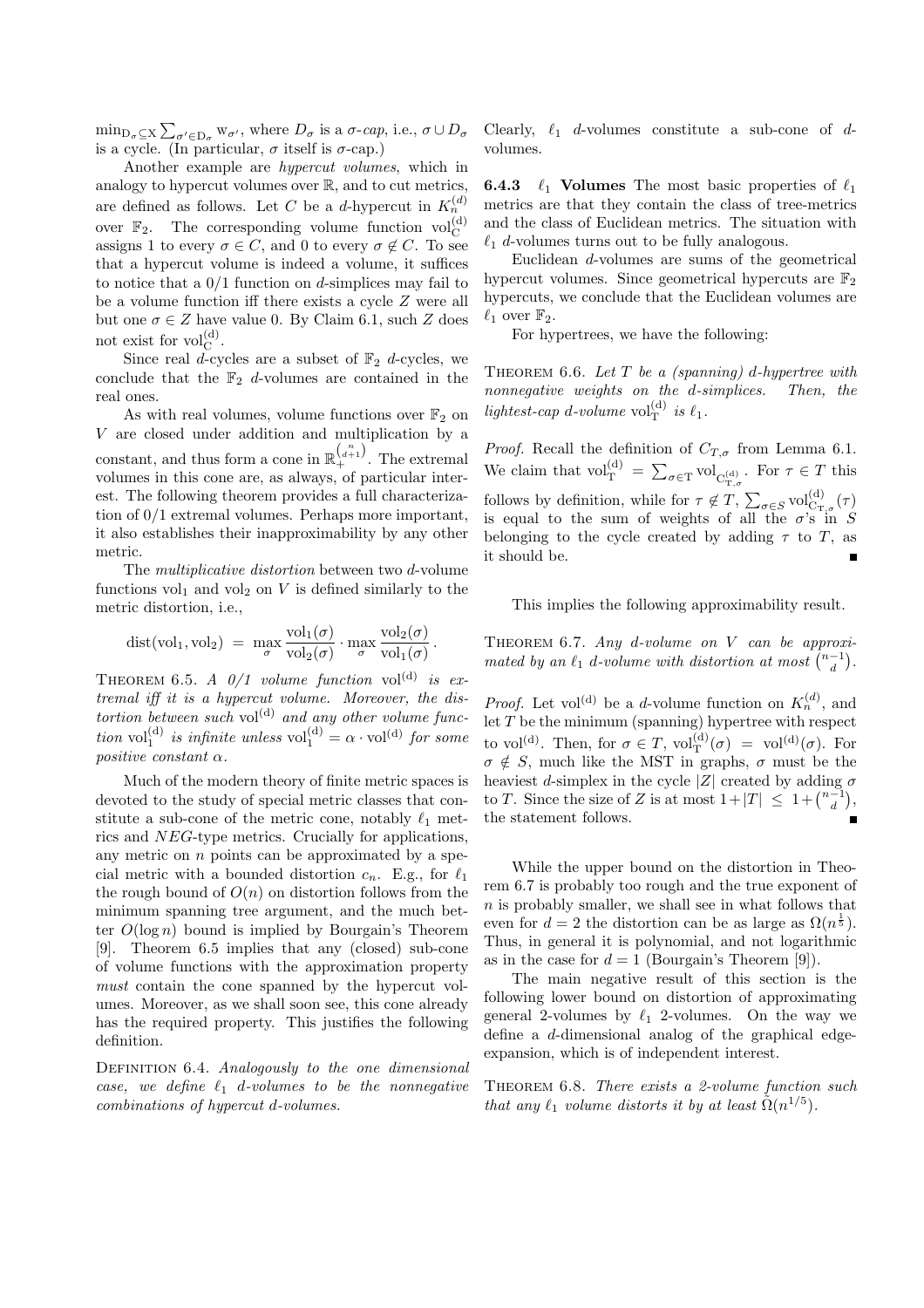Let us first outline the proof. Using the methods originally developed for the one-dimensional case, we show the existence of a connected 2-dimensional simplicial complex  $K$  with unit weights on its 2-simplices, and use a Poincare-type form to bound its approximability by a hypercut metric (this turns to be enough). A key feature that K must have is that  $\mathrm{vol}_{\mathrm{K}}$  has large average value (which will be guaranteed by the sparseness of  $K$ ), and the other is that it intersect every hypercut significantly. This later feature suggests the definition of expansion which is interesting on its own.

Formally, given any connected complex  $K$ , consider the following Poincare-type form over the 2-volumes:

(6.4) 
$$
F_K(\text{vol}) = \frac{\sum_{\sigma \in K} \text{vol}(\sigma)}{\text{av}(\text{vol})},
$$

where  $\text{av}(\text{vol}) = \frac{1}{\binom{n}{3}} \cdot \sum_{\sigma \in K_n^{(2)}} \text{vol}(\sigma)$ . By a standard argument frequently used in the theory of metric spaces, the distortion of embedding  $vol_K$  into  $\ell_1$  is lowerbounded by

(6.5) 
$$
\operatorname{dist}(\operatorname{vol}_{K} \hookrightarrow \ell_1) \ \geq \ \frac{\operatorname{min}_{\operatorname{vol} \in \ell_1} F_K(\operatorname{vol})}{F_K(\operatorname{vol}_K)}.
$$

Keeping in mind that  $K$  is unit-weighted, and that any vol  $\in \ell_1$  is a nonnegative combination of hypercutvolumes, we conclude that the above minimum is necessarily attained on a hypercut-volume. Thus Equation (6.4) becomes:

$$
dist(vol_K \hookrightarrow \ell_1) \ge av(vol_K) \cdot \min_{C: 2-hypercut} \frac{|K \cap C|/|C|}{|K|/\binom{n}{3}}
$$
\n(6.6)

Observe that for a graph  $G$ , the analogous expression of the second term in Equation (6.6) is,

$$
\min_{C=E(A,\overline{A}) : \text{ cut}} \frac{|E(G) \cap C|/|C|}{|E(G)|/{{n \choose 2}}} =
$$
  

$$
\min_{A \subset V, |A| \le n/2} \left\{ \frac{|E(A,\overline{A})|}{|A|} \cdot \frac{1}{\text{average degree of } G} \right\} \cdot \frac{n-1}{n-|A|}
$$

which is the normalized edge expansion of  $G$  up to a factor of 2. By analogy, we define <sup>8</sup>

DEFINITION  $6.5.$  Let the normalized (face) expansion of  $K \subseteq K_n^{(2)}$  be the value of

$$
\min_{C: 2-hypercut} \frac{|K \cap C|/|C|}{|K|/\binom{n}{3}}.
$$

I.e., the normalized expansion of  $K$  is the ratio between the minimum density of  $K$  with respect to a hypercut, and the density of K with respect to  $K_n^{(2)}$ .

Let  $K_n^{(2)}(n,p)$  be the 2-dimensional analog of the Erdös-Rényi  $G(n, p)$ , where each  $\sigma \in K_n^{(2)}$  is selected with probability  $p = 25 \log n/n$ , independently from the others. Theorem 6.8 follows from the following two Lemmas.

LEMMA 6.5. For  $K \in K^{(2)}(n,p)$  as above,  $\text{av}(\text{vol}_K) \geq$  $\tilde{\Omega}(n^{1/5})$  with probability  $1-o(1)$ .

LEMMA 6.6. The face expansion of  $K \in K^{(2)}(n,p)$  is almost surely  $\geq 0.5$ .

Observe that Lemma  $6.6$  implies that  $K$  is connected, since if all 2-hypercuts meet  $K$ , then  $K$  must contain a blocker for the set of 2-hypercuts, namely a (spanning) 2-hypertree (Lemma 6.1). Thus, it strengthens the main result of [20] at the price of getting worst constants.

Before starting with the proof of Lemma 6.5, we need the following preparatory result.

LEMMA 6.7. Let Z be a 2-cycle, then  $|V(Z)| \leq |Z|/2 +$ 2. 9

*Proof.* Clearly,  $link_v(Z)$  is an Eulerian (1-dimensional) graph. As long as there is a vertex  $v \in V(Z)$  for which  $link_v(Z)$  is not a simple cycle, do the following. Let  $A_1, \ldots, A_r$  be the decomposition of link<sub>v</sub>(Z) into edge-disjoint cycles. We introduce a new copy of  $v$ ,  $v_i, i = 1, \dots r$  for each  $A_i$ , and replace each original 2-simplex  $\{v, x, y\}$  containing v with a new 2-simplex  $\{v_i, x, y\}$  where  $(x, y) \in A_i$ . This yields a new simple cycle  $Z'$ . Carry on with the this process on  $Z'$  etc. Since each time we produce a new 2-cycle with the same number of faces, but less vertices whose link is not a simple cycle, the process must terminate with a 2-cycle  $Z^*$  with all links being simple cycles. Such  $Z^*$ , using the language of algebraic topology, is a (vertex-) disjoint union of triangulations of 2 dimensional surfaces without boundary. Without loss of generality, assume that there is a single surface. It is known [23] that its Euler characteristics satisfies

$$
(6.7) \quad \chi(Z^*) \ = \ |V(Z^*)| - |E(Z^*)| + |Z^*| \ \leq \ 2
$$

,

Observe that every edge  $e$  in  $Z^*$  appears in exactly two faces, and thus  $2|E(Z^*)| = 3|Z^*|$ . Plugging this into Equation (6.7) implies the Lemma for  $|V(Z^*)|$ , and hence for  $|V(Z)|$ .  $\blacksquare$ 

 $8\overline{8A}$  similar definition of face expansion was independently used in [26, 36]. See also the references therein.

 $\sqrt[9]{9}$  were informed by Uli Wagner that the general version of this lemma is known as the Lower Bound Theorem. It states that for any d it holds that  $d|V(Z)| - {d+1 \choose 2} \leq |Z|$ , which is attended on the d-skeleton of the stacked  $(d+1)$ -polytope.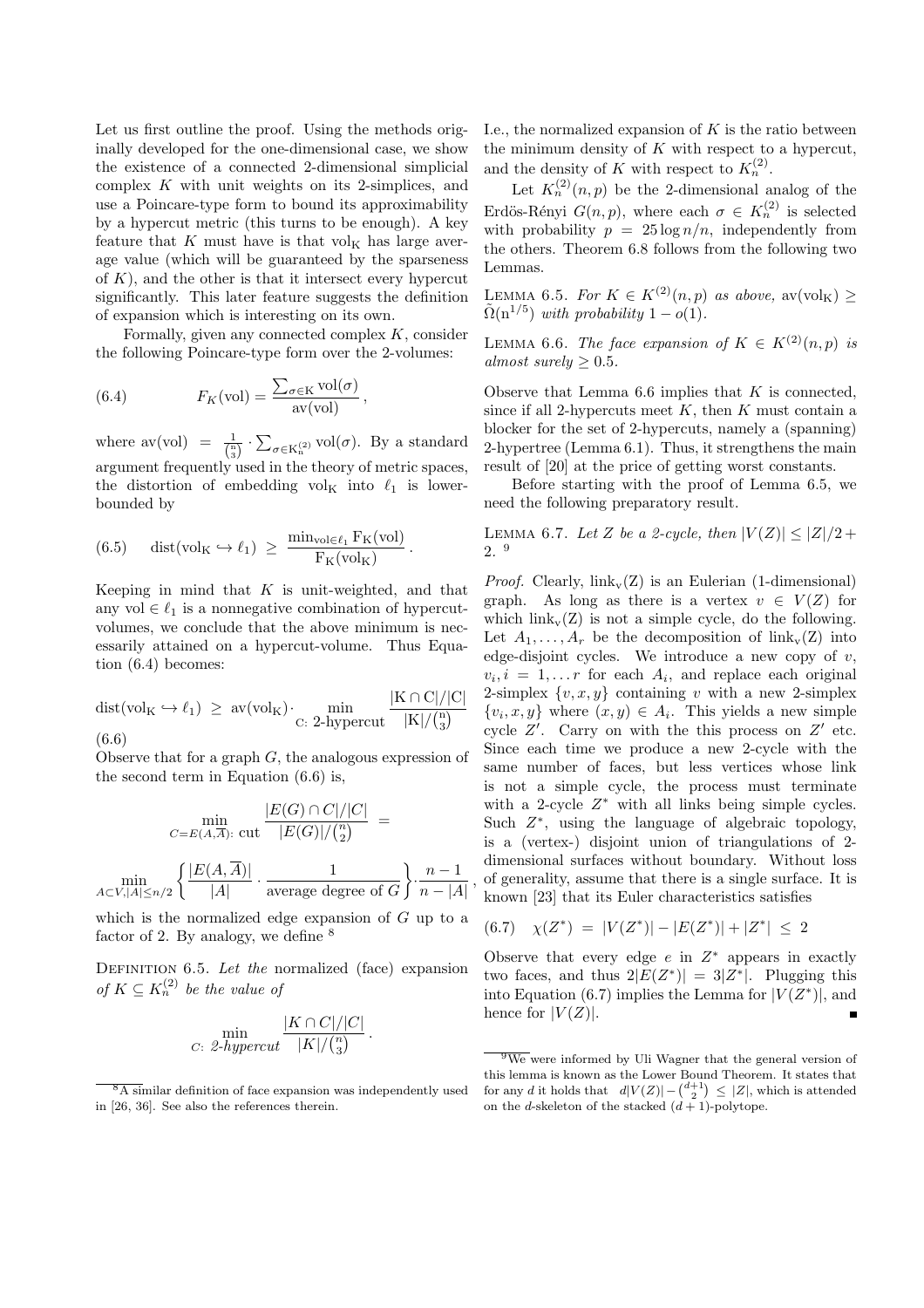We are now ready to address Lemma 6.5.

*Proof.* (of Lemma 6.5) By Markov inequality  $K$ almost surely contains  $o(n^3)$  2-simplices, and thus av(vol<sub>K</sub>) is determined by the 2-simplices  $\sigma \notin K$ . For each such  $\sigma$ , vol<sub>K</sub>( $\sigma$ ) is the size of the smallest K-cap of  $\sigma$ , i.e., the minimum subset of simplices in K that together with  $\sigma$  form a simple cycle. Let us denote this cap by Cap<sub>K</sub>( $\sigma$ ). Thus, to show that av(vol<sub>K</sub>)  $\geq \Omega(\lambda)$ (w.h.p.), it suffices to argue that the number of  $\sigma \notin K$ for which the corresponding  $Cap_K(\sigma)$  has size less than  $\lambda$ , is  $o(n^3)$  (w.h.p). Let  $N_\lambda$  be this number. Let  $n_k$  be the number of simple cycles of size exactly k in  $K_n^{(2)}$ . Then,

(6.8) 
$$
E[N_{\lambda}] = \sum_{k=4}^{\lambda} k \cdot n_k \cdot p^{k-1} (1-p)
$$

Now, by Lemma 6.7, a cycle of size k has at most  $k/2+2$ vertices. Fixing  $t = k/2 + 2$  vertices, the number of size-k cycles on these vertices is clearly bounded by  $t^{3k}$ . Hence  $n_k \le (k/2+2)^{3k} \cdot {k \choose (k/2+2)} \le n^2 \cdot (k^{2.5}\sqrt{n})^k$ . Plugging this bound on  $n_k$ , and the value of p into Equation (6.8), we get,

$$
E[N_{\lambda}] \leq n^2 \sum_{k=4}^{\lambda} (k^{2.5} \cdot \sqrt{n})^k \cdot k \cdot \left(\frac{25 \log n}{n}\right)^{k-1} \leq
$$

$$
\frac{n^3}{25 \log n} \cdot \sum_{k=4}^{\lambda} k \left(\frac{k^{2.5} \cdot 25 \log n}{\sqrt{n}}\right)^k
$$

Choosing  $\lambda = \frac{n^{1/5}}{50 \log n}$  $\frac{n^{1/9}}{50 \log n}$ , we conclude that  $E[N_\lambda] =$  $O(n \log^3 n) = \tilde{O}(n)$ , and by the Markov inequality we are done.

Next, we turn to Lemma 6.6, the expansion Lemma.

*Proof.* (of Lemma 6.6) For a hypercut C, let  $\gamma_K(C)$  =  $\frac{|K\cap C|/|C|}{|K|/(n)}$ . We shall first estimate the probability that  $|K|/{\binom{n}{3}}$  $\gamma_K(C)$  < 0.5 for any fixed hypercut C, and then use the union bound to conclude that almost surely no such hypercut exists.

Observe first that  $|K|$  is almost surely tightly concentrated around its mean which is  $E[K] = p \cdot {n \choose 3}$ . Thus instead of discussing  $\frac{|K\cap C|/|C|}{|K|/ {n \choose 3}}$ , we may safely discuss  $|K \cap C|/|C|$  $\frac{|K\cap C|/|C|}{|E[K]|/{n\choose 3}} \ = \ \frac{|K\cap C|}{p\cdot |C|}$  $\frac{R\cap C}{p\cdot |C|}$ . Next, observe that  $|K\cap C|$  is a sum of  $|C|$  i.i.d Bernoulli variables, and its expectation is precisely  $p|C|$ . Thus, by Chernoff bound,

$$
\Pr(\gamma_K(C) < 0.5) = \Pr(|K \cap C| < p \cdot |C|/2) \le
$$
\n
$$
e^{-p \cdot |C|/8}.
$$

Let  $m_s$  be the number of 2-hypercuts of size s in  $K_n^{(2)}$ . By Theorem 6.4,  $m_s \leq (4n)^{1+3s/n}$ . Thus, the union bound implies that the probability that a bad  $C$  exists is at most

$$
\sum_{s \ge n-2} m_s \cdot e^{-p \cdot s/8} \le
$$
  

$$
4n \sum_{s \ge n-2} e^{-\frac{25}{8} \frac{\log n}{n} + \frac{3 \log(4n)}{n} \cdot s} = o(1).
$$

6.4.4 Dimension Reduction for  $\ell_1$  Volumes Given an  $\ell_1$  d-volume vol =  $\sum_{C \in \mathcal{C}} \lambda_C \cdot v_C$ , where  $\mathcal{C}$  is a collection of d-hypercuts over  $\mathbb{F}_2$ ,  $\mathbf{v}_C$  is the cut volume associated with C, and  $\lambda_C$  are positive reals, we call  $|\mathcal{C}|$ the hypercut-dimension of this particular representation of vol. We define the hypercut-dimension of vol as the minimum possible hypercut-dimension of any representation of it.

Let the hypercut cone be the convex cone formed by all  $\ell_1$  d-volumes on  $K_n^{(d)}$ . The extremal rays of this cone are the hypercut-d-volumes.

CLAIM 6.4. The hypercut cone has full dimension.

*Proof.* Assume that a function  $f: K_n^{(d)} \mapsto \mathbb{R}$  sums up to 0 on every hypercut and therefore on any d-coboundary of  $K_n^{(d)}$ ). It suffices to show that f is identically 0. Let  $\sigma$  be any d-simplex in  $K_n^{(d)}$ , and let  $\tau_1, \tau_2$  be distinct  $(d-1)$ -dimensional faces of  $\sigma$ . Let  $B_1, B_2$  and  $B_{12}$  be the d-coboundaries in  $K_n^{(d)}$  induced by  $\tau_1$ ,  $\tau_2$  and  $\{\tau_1, \tau_2\}$ respectively. Then,  $0 = f(B_1) + f(B_2) - f(B_{12}) =$  $2f(\sigma)$ , and the claim follows.

Since the hypercut cone is a subset of  $\mathbb{R}^{\binom{n}{d+1}}$ , Caratheodory Theorem implies that the hypercutdimension of any vol<sup>d</sup> is at most  $\binom{n}{d+1}$ . However, we seek a multiplicative approximations of a much smaller hypercut-dimension. For volumes over the reals, Theorem 6.2 states that the hypercut dimension of an approximating metric can indeed be dropped down by a factor of  $n$ , with respect to the above Caratheodory bound. For the larger class of  $\ell_1$  d-volumes over  $\mathbb{F}_2$ , there is a similar phenomenon.

THEOREM 6.9. Let vol be an  $\ell_1$  d-volume on n points, and let  $0 < \epsilon < 1$  be a constant. Then there exists an  $\ell_1$  d-volume vol' that distorts vol by at most a multiplicative factor of  $\frac{1+\epsilon}{1-\epsilon}$ , and the hypercut-dimension of vol' is at most  $O(n^d \log n/\epsilon^2)$ , thus improving the trivial  $O(n^{d+1})$ . Furthermore, vol' is efficiently constructible.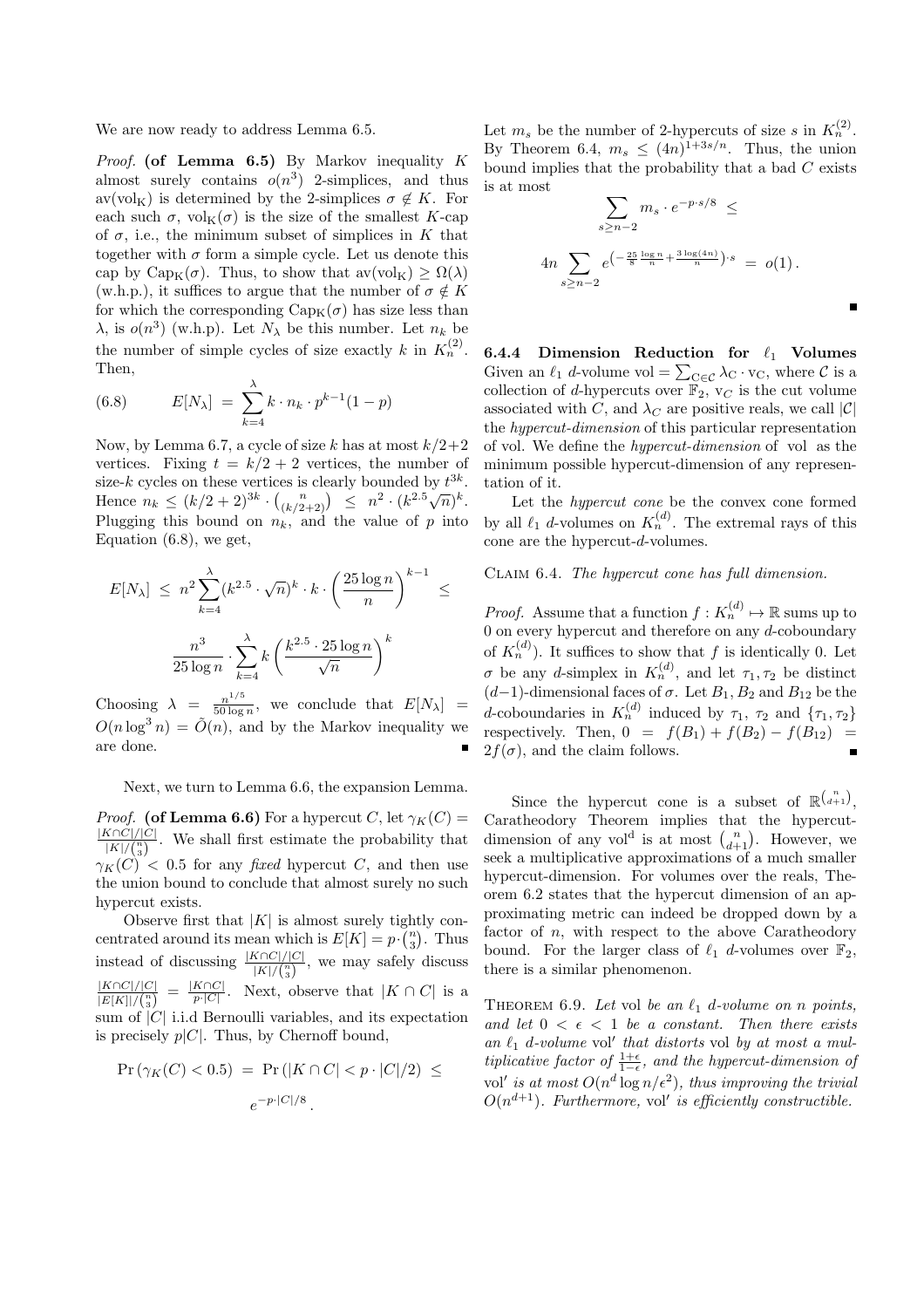*Proof.* Let M be a  $\binom{n}{d+1} \times |\mathcal{C}|$  Boolean matrix whose rows are indexed by d-simplices, the columns are indexed by d-hypercuts, and  $M(\sigma, C) = 1$  if  $\sigma$  belongs to the hypercut C and 0 otherwise. Observe that  $M\lambda$ 's correspond to  $\ell_1$  d-volumes on  $K_n^{(d)}$ , and  $|\text{supp}(\lambda)|$  is an upper bound on the hypercut-dimension of the respective d-volume. Thus, Theorem 2.2 applies, yielding an upper bound of  $O(\text{trk}(M) \cdot d \log n / \epsilon^2)$  on the hypercut dimension. It remains to upper-bound  $trk(M)$ . It turns out be at most  $\binom{n-1}{d}$ .

Indeed, let  $Q$  be a square  $N \times N$  lower triangular nonsingular minor of  $M$ . Let the rows be indexed by  ${\{\sigma_i\}}_{i=1}^N$ , and the columns be indexed by  ${C_i}_{i=1}^N$  in this order. It means, in particular, that  $\sigma_i \in C_i$ , but  $\sigma_i \notin C_j$  for  $j > i$ . We claim that the set of d-simplices  $\{\sigma_i \mid i = 1, \ldots, N\}$  does not contain *d*-cycles. Indeed, assume by contradiction that it does contain a cycle Z, and r be the largest index such that  $\sigma_r \in Z$ . Consider the corresponding d-cut  $C_r$ . Since  $\sigma_r \in Z \cap C_r$ , by Claim 6.1,  $C_r$  must contain another d-simplex from Z, contrary to the fact  $\sigma_i \notin C_r$  for every  $i < r$ .

Thus,  $\{\sigma_i \vert i = 1, ..., N\}$  is acyclic, and N is bounded by the size of the maximum acyclic subcomplex, i.e.,  $d$ -tree, which is  $\binom{n-1}{d}$ .  $\blacksquare$ 

# 6.5 Some Additional Remarks

6.5.1 Another example of an  $\ell_1$  volume. As mentioned in the Introduction, d-volumes are well suited and are potentially useful for representing quantitative d-ary relations. Here is an example to demonstrate what we mean.

Let  $\mathcal H$  be a family of hyperplanes in  $\mathbb R^d$  in the general positions. For every  $(d+1)$ -tuple of H, define the measure of its non-collinearity as the Euclidean volume of the (unique) bounded cell formed by these hyperplanes.

CLAIM 6.5. The above measure on the  $(d+1)$ -tuples is in fact an  $\ell_1$  d-volume (both real and  $\mathbb{F}_2$ ) over H.

6.5.2 Sparse Spanners. It is well known that the average degree in a graph  $H$  with n vertices and girth  $g$ is  $n^{O\left(\frac{1}{g}\right)}$ . Since (see [5]) the shortest-path metric  $d_G$  of a weighted graph G can be  $(g-1)$ -approximated by that of its subgraph  $H$  of girth  $g$ , there exists a  $g$ -spanner of G with at most  $n^{1+O(\frac{1}{g})}$  edges. The construction naturally carries on to volumes, which brings us to a question: What is the maximal number of  $d$ -simplices in a simplicial complex  $K$  on  $n$  vertices, such that the smallest d-cycle of K is of size  $\geq q$ ? Taking the field to be  $\mathbb{F}_2$ , the probabilistic construction of Lemma 6.6 (with small local amendments) shows that for  $d = 2$  there exists K of average degree  $O(\log n)$ , and the smallest cycle of size  $\tilde{\Omega}(n^{0.2})$ . (By degree of a 1-simplex e we mean the number of 2-simplices in  $K$  that contain  $e$ .) Thus, the situation for  $d = 2$  significantly differs from the graph theoretic case. It would be interesting to get tighter bounds for this problem. See also [21] for a somewhat related discussion.

**6.5.3** On  $c_1(K)$ . Like in graphs, given a *d*-complex K over  $\mathbb{F}_2$ , one may ask what is the worst possible distortion of approximating  $\mathrm{vol}_K$ , a lightest-cap volume of  $K$  (over all choices of nonnegative weights of its simplices), by an  $\ell_1$  volume. This important numerical parameter is called (by analogy with graphs)  $c_1(K)$ . One of the most important open questions in the theory of finite metric spaces is whether any graph G lacking a fixed minor has a constant  $c_1(G)$  (see e.g., [15] for a related discussion and partial results). It is natural to ask a similar question about  $d$ -complexes: what properties of  $K$  would imply a nontrivial upper bound on  $c_1(K)$ ? The techniques of [15] imply this:  $c_1(K) \leq$  $2^{\chi(K)}$ , where K (as usual) is assumed to have a complete  $(d-1)$  skeleton and  $\chi(K)$  is the Euler characteristic of K. The construction proceeds via repeatedly picking a minimal cycle, and removing a random d-simplex in it with probability proportional to its volume. The lightest-cap volume of the random (sub-)hypertree of  $K$ obtained in this manner dominates  $vol<sub>K</sub>$ , yet stretches it (in expectation) by only a constant factor.

Acknowledgments We would like to thank for valuable comments and discussions to Vladimir Hinich, Gil Kalai, Nati Linial, Avner Magen, Roy Meshulam, Tasos Sidiropoulos, Uli Wagner and the anonymous referees of this version.

#### References

- [1] N. Alon, J. Spencer, The Probabilistic Method, John Wiley, 1992.
- [2] A. Andoni, M.S. Charikar, O. Neiman and H.L. Nguyen. Near Linear Lower Bounds for Dimension Reduction in  $\ell_1$ . to appear at *FOCS 2011*, October 2011.
- [3] K. Ball. Isometric embedding in  $\ell_p$ -spaces. European J. Combin. 11(4) 305-311, 1990.
- [4] K. Barhum, O. Goldreich and A. Shraibman, On Approximating the Average Distance between points, in Proc. of APPRPX'07, 296-310, 2007.
- [5] I. Althöfer, G. Das, D.P. Dobkin, D. Joseph and J. Soares, On Sparse Spanners of Weighted Graphs, Discrete & Computational Geometry, 9, 81–100, 1993.